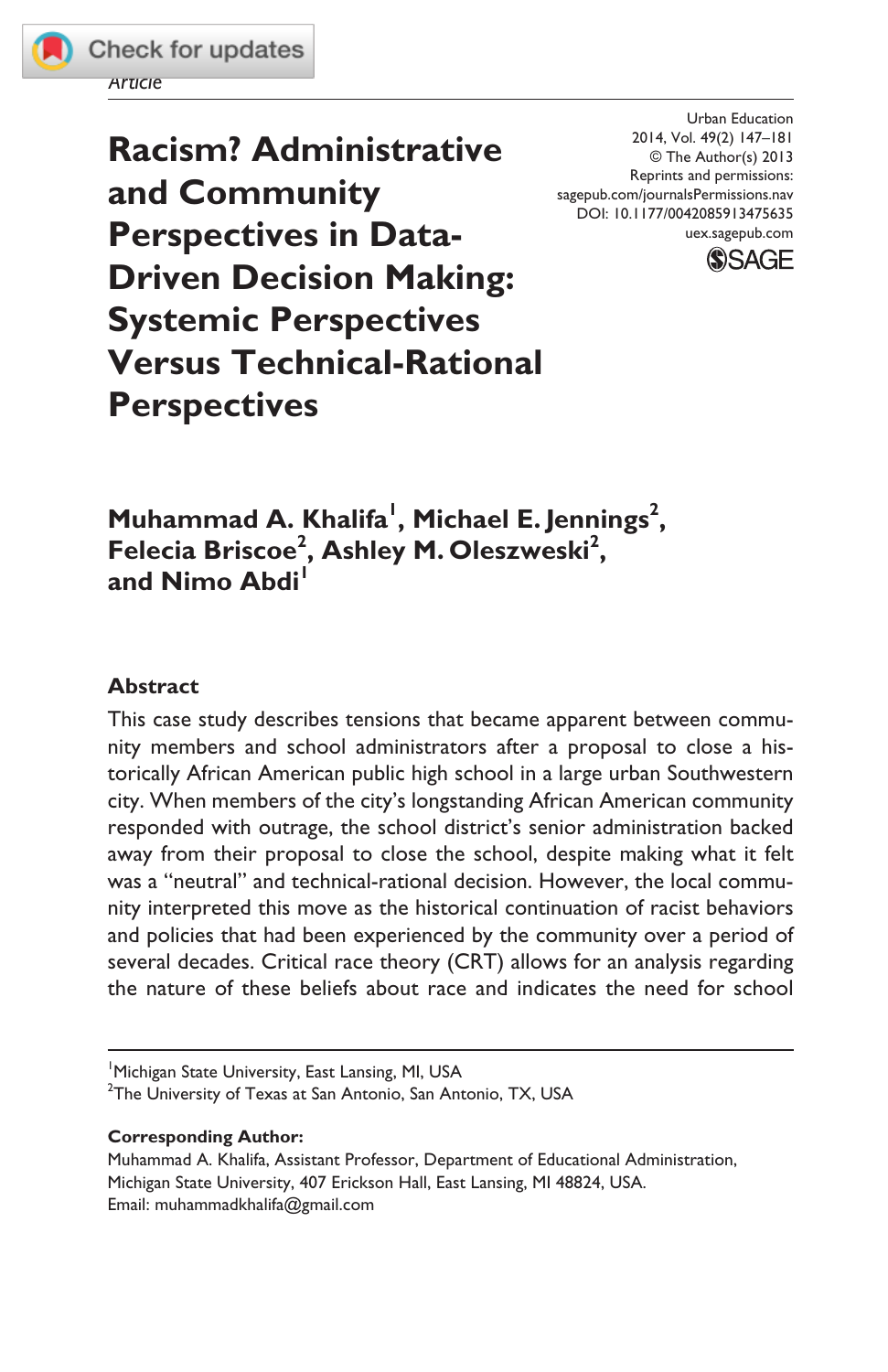administrators to engage the realities of the community members they serve, rather than merely enacting technical-rational administrative behaviors that serve to continue regimes of marginalization and oppression.

#### **Keywords**

racism, social, urban, social, culturally relevant pedagogy, subjects, African American students, urban education

The mantra of school reform in the past decade, especially since the advent of NCLB (No Child Left Behind), has been that administrators need to engage in "data-driven decision making." Data-driven decision making is supposed to support reform efforts (like NCLB) by improving schools, closing the achievement gap, and producing educational equity. Instead, data-driven decision making has supported NCLB in its entrenchment as a neoliberal educational policy that theoretically promotes equity but actually has the opposite effect (e.g., Webb, Briscoe, & Mussman, 2009). Accordingly, in 2009 when school administrators made a decision—informed by data that had been gathered and evaluated—to close a high school, their decision was met with community outrage: Closing the school is "racist!" one parent exclaimed, and other community members responded, "How dare you rob us again?" They were referring to a proposal to close Fredrick Douglass High School (FDHS; a pseudonym)—a "Black" high school in a predominantly Latino school district in Texas. The community's response demonstrated the need for school administrators to reconsider what counts as data-driven decision making. Administrators were forced to realize that community sensibilities must be part of the data used in their administrative decision making. Despite the fact that FDHS was the worst performing school in the county (and one of the worst in the state) and that it was operating at less than half of the 1,600-student capacity, it still had a greater student–teacher ratio than almost any other high school in the district. And despite the low-performing data, parents and community members still considered the proposed closure of the school as racist and yet another affront against their community. Analysis of board meeting notes, interview data, newspaper articles, and observations of community-based meetings about the school revealed that community members had a different understanding of what factors "count" in the datadriven decision-making process (Seidl,1991). This understanding led the community to interpret the proposal as part of a broader, sustained policy of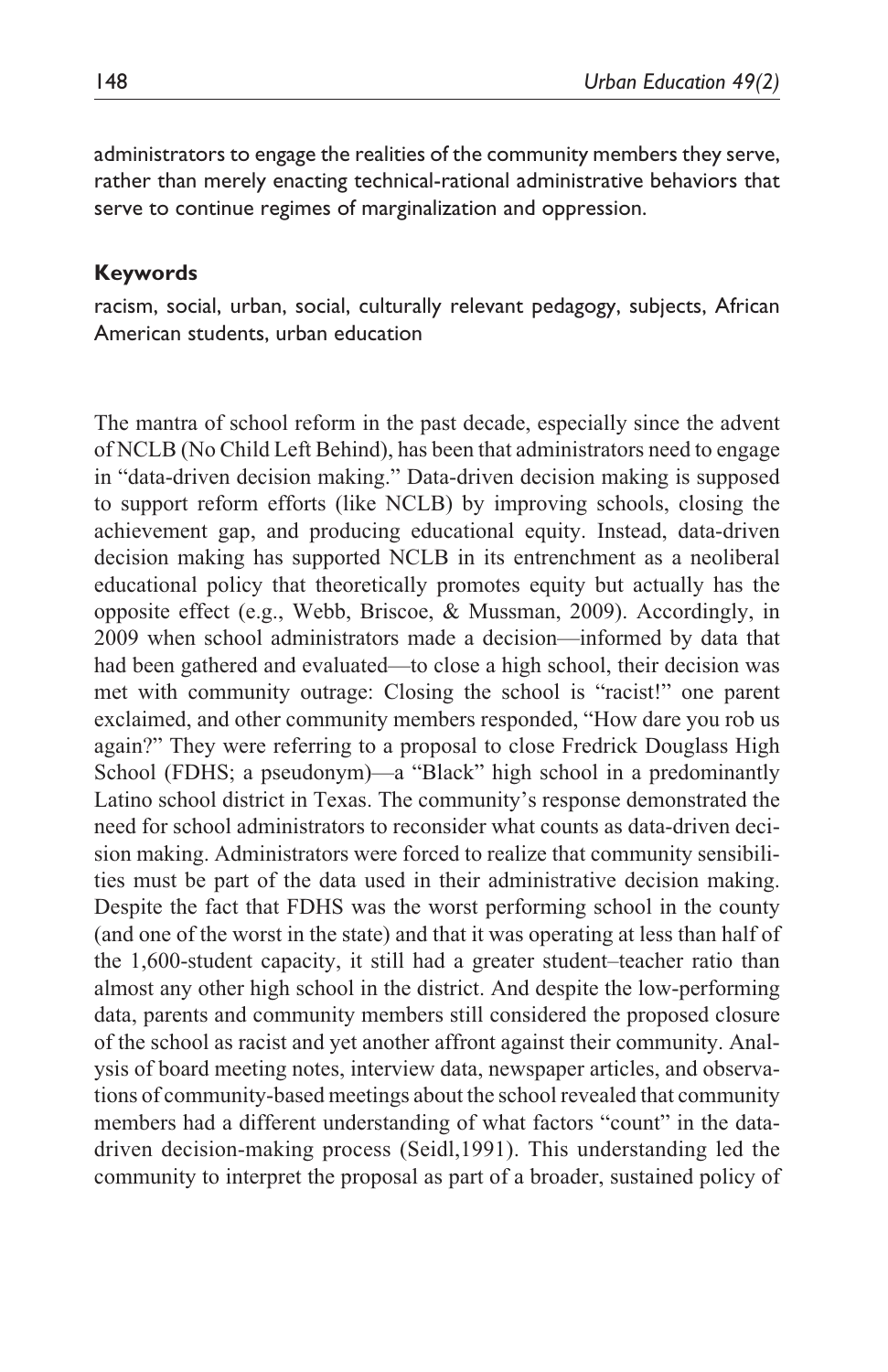racial suppression of the largely Black East Side of the city. This community narrative reflected an idea embedded in critical race theory (CRT) that views racism as being a pervasive fact of life that goes beyond the actions of individual actors and instead focuses on the systemic nature of racial oppression in American society (Taylor, 2009). In other words, the factors (or data) considered by school administrators and community members in regards to closing the school were very different. This qualitative study investigates the factors that were considered as "data" by school administrations and community members in regards to deciding whether or not FDHS ought to be closed.

San Julio Independent School District's (SJISD; pseudonym) proposal to close FDHS and the ensuing community response to this administrative decision indicates the multiple ways in which administrative behaviors can be interpreted. When the school board–appointed committee proposed the closure of FDHS, known as the predominantly *Black* school in the predominantly Latino district, there was tremendous public outcry and resistance. Though the district offered ostensibly legitimate (read: administratively technical-rational) reasons for the proposed school closure—such as low standardized test scores, low enrollment, and state-based school ranking as "Academically Unacceptable"—the parents and community members around FDHS (using other data) interpreted the proposed closing as racist. Thus, we specifically ask the following research question:

*Research question 1*: What factors (or data) were considered by community members in their interpretation of administrative behaviors?

Using CRT to help contextualize administrative behaviors; we begin to understand *why* the community members held racialized interpretations of the technical-rational administrative behaviors propagated by the school district.

# **A Show of Force**

In a school that would typically only get a handful of visiting parents during parent–teacher conferences, more than 900 parents and community supporters showed up to protest the closing of the school. The large community rally and ensuing protests helped successfully thwart the school closure; the school board and superintendent decided to keep the school open until further notice and to hear the voices and perspectives of the community. Yet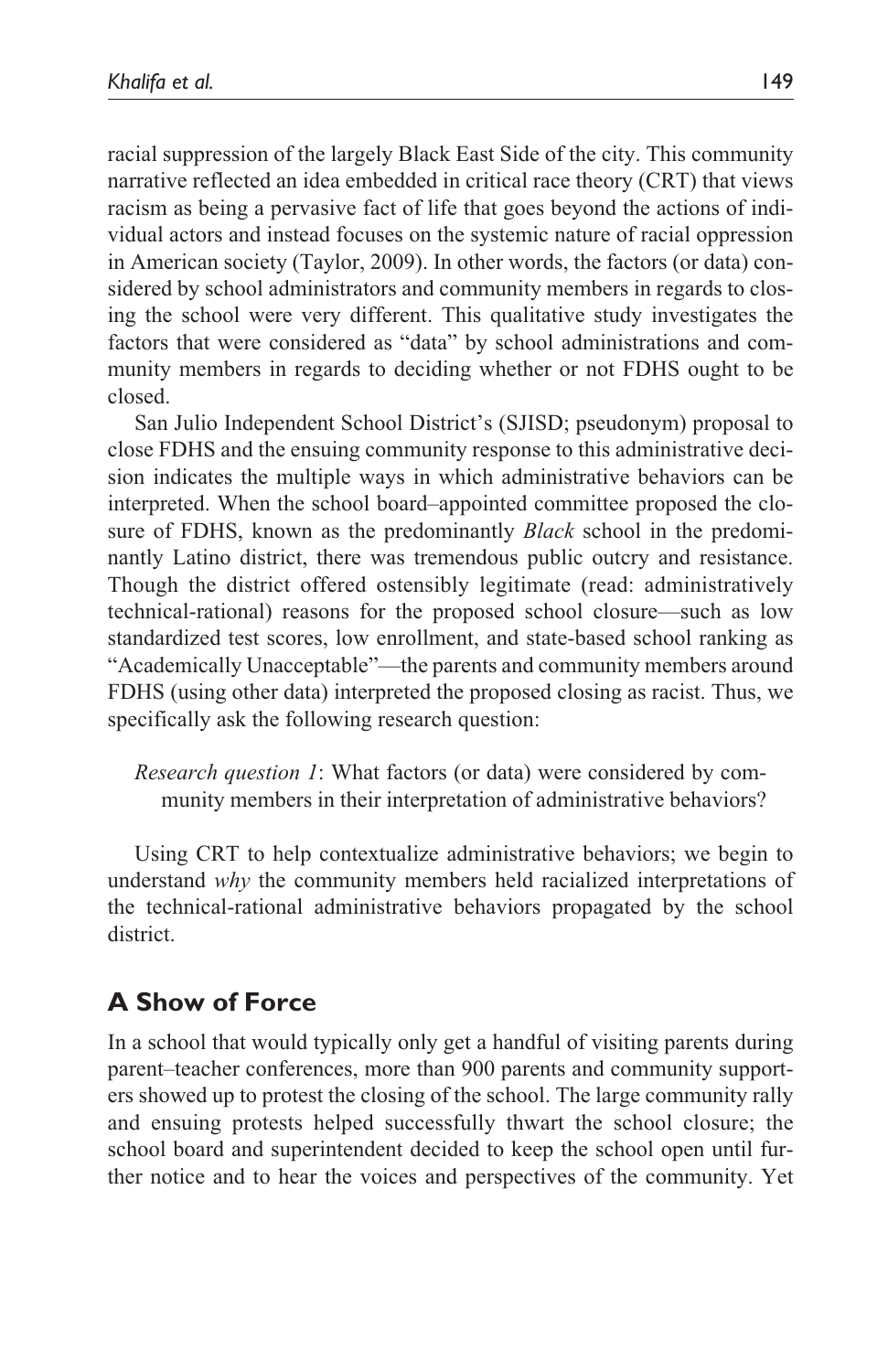this case brought to light a host of community-based complaints that reverberated beyond a single school closure. The reasons cited by district administrators for deciding to close FDHS were similar to those typically used by district administrators in similar situations: poor attendance and enrollment, structural (building) decay, poor academic (and perhaps behavioral) performance, and constricted school funding (Lam, 1982; Thomas, 1980; Watkins, 1986). Likewise, convincing community stakeholders of the reasonableness of a decision based on these factors (as other researchers have found) was an altogether different challenge (Lipman, 1998; Weatheherley, Narver, & Elmore, 1983). Lipman maintains that local politics always plays a role in how such events are interpreted. In local school communities, parents and community members often interpret school, teacher, and administrator behavior differently from the perspectives of teachers and administrators. The discursive context around the school, as actualized in newspaper reports and transcripts of district meetings, suggested that race and racism imbued the community's dialogue. With this in mind, CRT (Delgado & Stefancic, 2001; Ladson-Billings & Tate, 1995) is utilized as a theoretical lens to highlight a community counternarrative that illustrates how parents, students, alumni, and other community constituents came to understand the actions of the school board members.

### **Racism and Technical-Rationality**

The decision to close a school is often complex and raises difficult questions for all stakeholders. Administrative decision-making processes are bounded by a bureaucratic system that largely understands itself as rational, value neutral, interest free, objective, and reliant only on "hard facts." The only types of facts considered to fulfill those criteria are current facts that have been abstracted into numbers such as test scores, economic data, and enrollment figures. Such facts exemplify Weber's (1992) description of being "bound to the technical and economic conditions of machine production" (p. 181) in which the values or personality of a person have little influence on the decisions made, but rather those decisions are determined by the machine-like processes in which the person is enmeshed; Weber refers to these processes as the "iron cage" of technical-rationalism. In the case of FDHS, it would explain why a Black and a Latino administrator would claim that the decision to close the school "had nothing to do with race," or that they "didn't know why the community became so angry." These technicalrational claims were made despite community members' claims of racism that were made bluntly and directly to the principal and superintendent. Critical race scholar, Patricia Williams (1991), characterizes this type of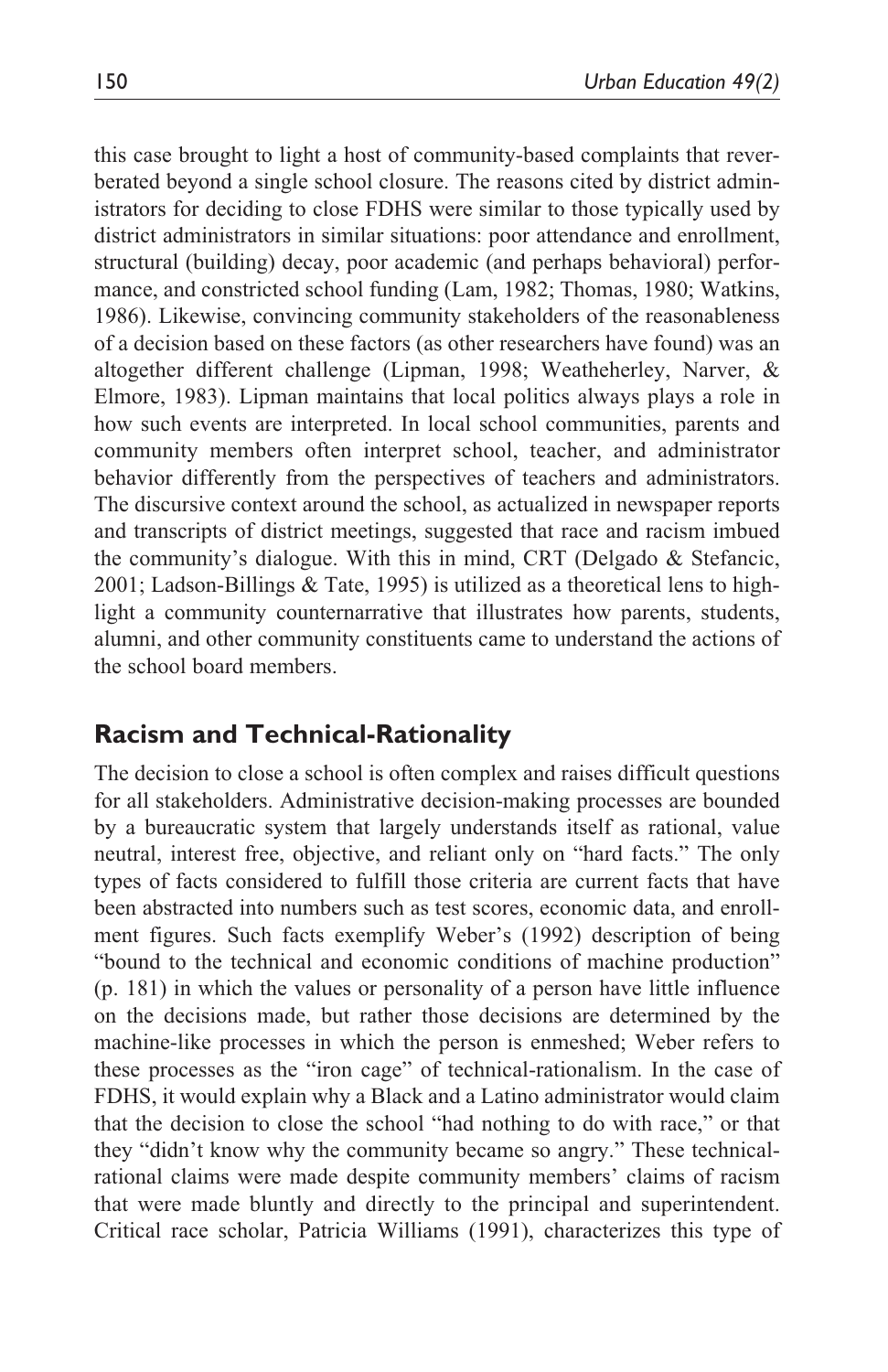context as producing "a passive relationship to the document: it is the contract that governs, that 'does' everything, that absorbs all responsibility and deflects all other recourse" (p. 224). However, this technical-rational system is neither interest free or value neutral; rather it is the product of historical processes in which the understandings and interests of powerful groups have come to permeate the system, seeming to emanate from both everywhere and nowhere (Foucault, 1980). One such historical process in the United States that has endured for centuries is racism. Although overt systemic racism has been largely outlawed, over the centuries it has become invisibly integrated into many institutional processes and ways of understanding the world (Scheurich & Young, 1997). Depending on one's positioning, institutionalized racism can be characterized as more or less invisible.

When actions in schools occur, stakeholder's positioning—their histories, sensibilities, and interests—informs how these actions are interpreted. Indeed, racialized and politicized interpretations of administrative behaviors by community members negatively affect school and community relationships (Larson, 1997). Yet much of the current literature on, for example, administrative behavior or school–community relations, ignores larger community contexts that influence how administrative actions are interpreted and perceived; many emphasize abstracted forms of technical-rational decisionmaking behaviors that are intransigent of, or transcendent to, local contexts and considerations. In this study, we question what other factors ought to be considered in administrative decision making and how community-based narratives of race and school affect the interpretation of administrative behaviors by community stakeholders. We use CRT as a framework to understand how communities of color might interpret actions differently than school educators and officials. Specifically, we frame this research within CRT because of its recognition that racism and white supremacy are ingrained in American society and that this racism may manifest itself in well-meaning educational policies that claim to be race neutral (Lynn & Parker, 2006). This research is relevant and timely, as it comes when economic inequalities are increasing locally, nationally, and globally (Khalifa, 2011), and state budget deficits are inducing most state legislatures to drastically cut public school budgets. Reduced budgets, coupled with NCLB's mandate to close down "failing schools," have induced many school districts to drastically cut the number of schools that they operate. Yet this research is also relevant because it serves to disrupt the ubiquitous postracial and ahistorical postures that many school leaders exude in their daily practice (Larson, 1997; Solomon, 2002), a posture that acts to perpetuate institutionalized racism. In this regard, Blair (2008) distinguishes institutional racism from intentional individualized racism: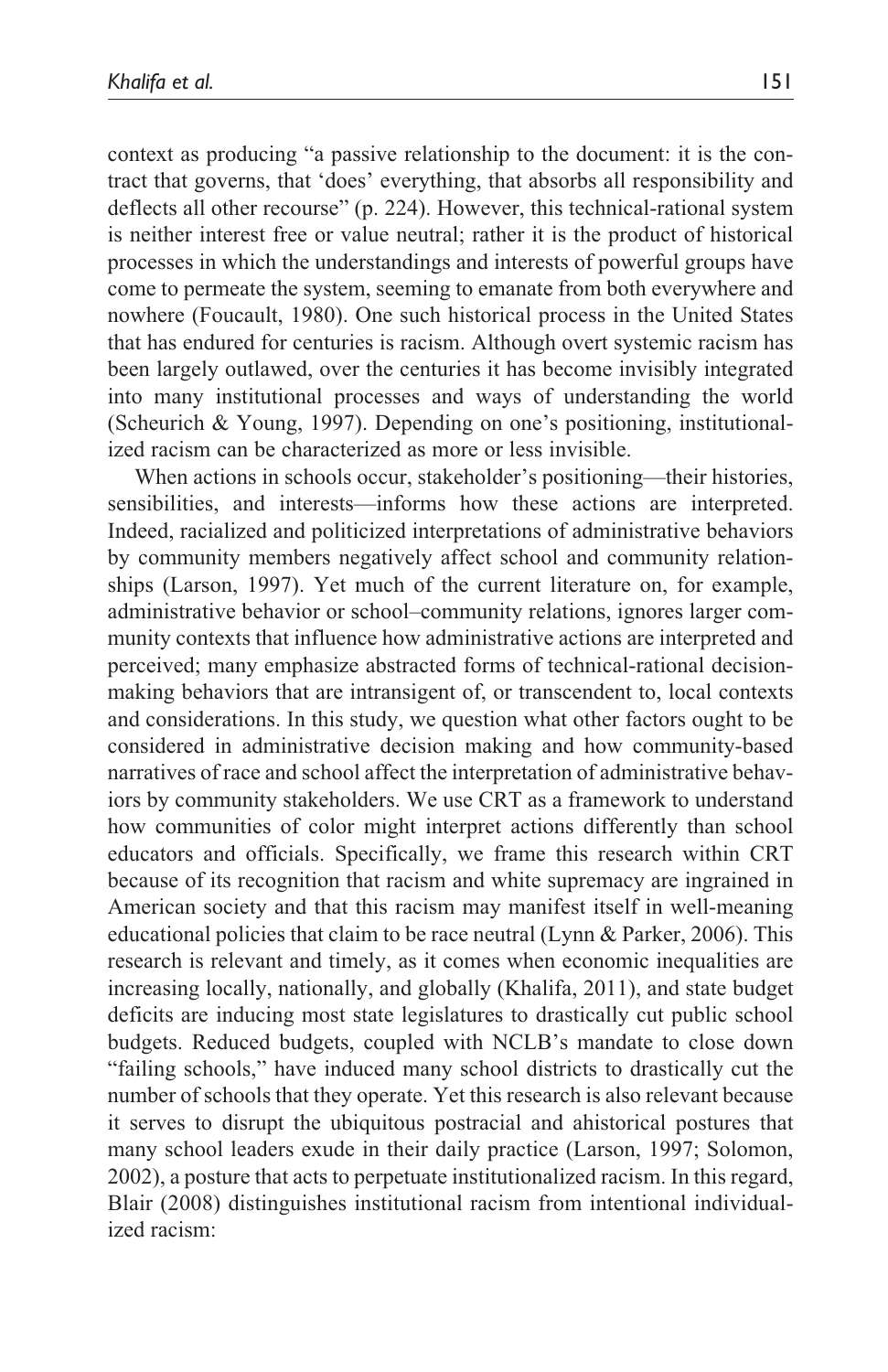We are not talking about individual racism as the overwhelming reason for the negative effect of the education system on so many Black children and young people. This is about systems—government institutions, school institutions, cultural institutions within which we work and with which we collude. What we are in fact talking about is "Institutional Racism." (p. 251)

The notion that racism is going to, by default, be present in schools *unless otherwise challenged* allows us to see this research and administrative action in a different light. Many administrators—and in this study they were all people of color—did not perceive how they may be reproducing and confirming oppressive systems and practices that have always been in place. For this reason, we give considerable attention to parental perceptions and historical sensibilities in this study.

## **Parental Perceptions and Positionality Toward Schools**

Parental perceptions of the closure of FDHS are likely informed by both class and race. In understanding how class influences parental perceptions, we draw from Lareau's (2000) ethnographic work. Educational sociologist Annette Lareau's ethnography describes how working-class parents at two elementary schools tended to view teachers and the school; these parents viewed schools as authority institutions and acted deferentially toward what might be described as teacher "expertise." However, Lareau noted that these working-class parents also viewed school and home as separate spheres and at times acted mistrustfully toward schools. Though it is not helpful to describe parental groups as opposing binaries, it is worth noting that middleclass parents in her study differed from the working-class parents. The middle-class parents were much more likely to be involved in schools, to play an active role in education and instruction, and to hold positive views of school as compared to working-class parents.

A number of studies demonstrate that the politicization of race in schools may also inform how parents view school. A study by Larson (1997) found that Black American community members politicized race in schools by publically and assiduously protesting the removal of seven Black youth from school. During the school's annual talent show, these youth had protested against American military activity in the first Persian Gulf War. After the youths were suspended for "unauthorized" acts, the Black community rallied for their inclusion, despite the seemingly "logical" and predictably "bureaucratic" actions taken by school administrators. This difference in the interpretation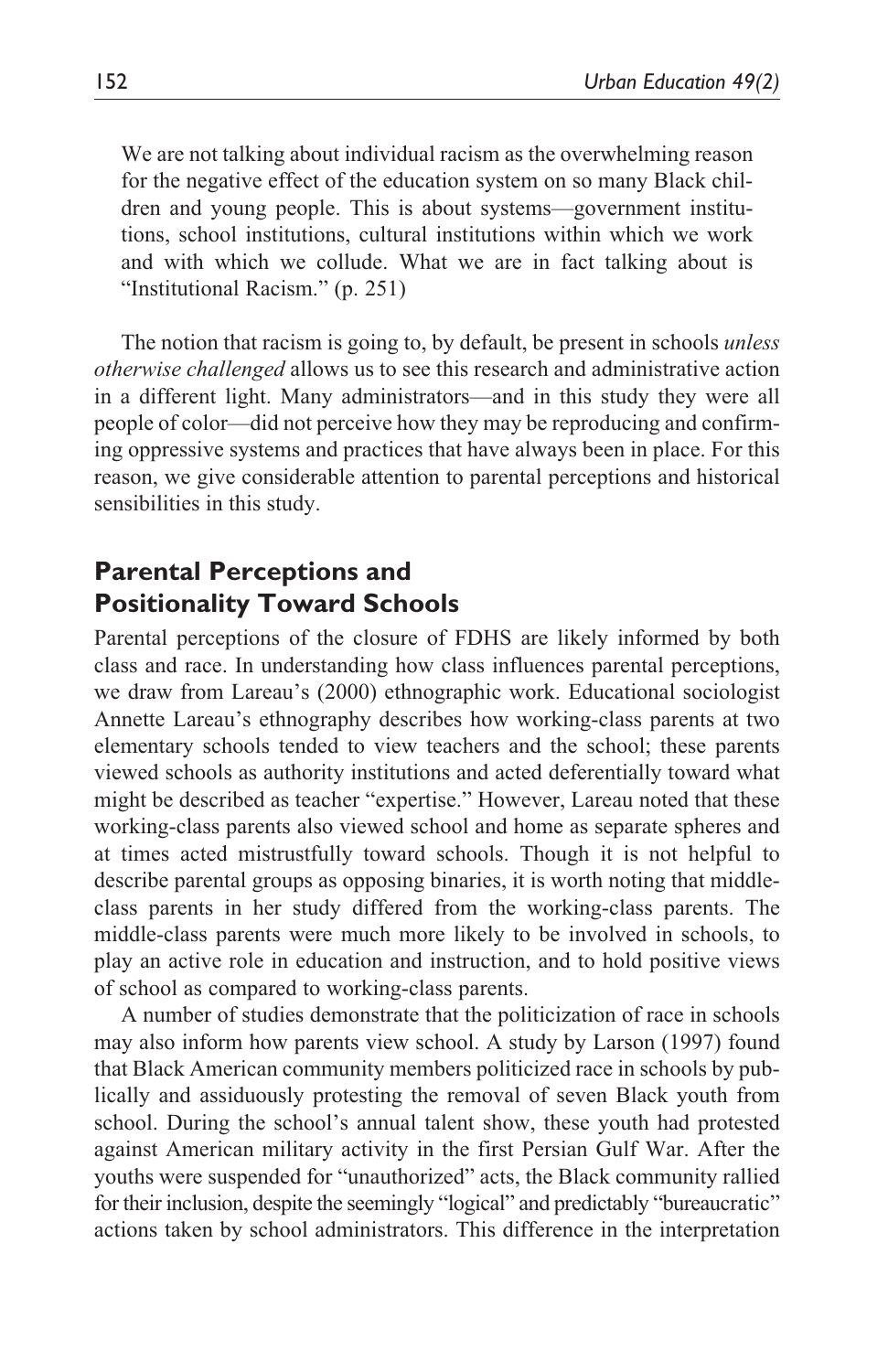of students' actions and of the appropriate response was an indication of just how far apart the perceptions of the community members and school administrators were. Larson notes,

The principal's interpretation of this protest is illustrative of our most vivid archetype of impersonal, neutral, bureaucratic administrators who step back and stand outside of the situation, separate themselves from their own feelings about the situation, separate the facts from the values of the situation, and adjudicate objective, neutral decisions grounded in laws and policies of their institutions. (p. 323)

This positionality, what we refer to in this article as a "technical-rational" administrative response, is exactly what the principals should *not* have done in this circumstance, according to Larson. Rather, Larson advocates that principals should have understood and embraced the larger political, racial, and historical sensibilities that exist in the surrounding community as well as the protean school demographics. Perhaps even more important, they should have understood and dealt with the implications of their own technical-rational biases and racialized fears as they approached this racially explosive problem at their school.

## **History, American Racism, and Parental Perceptions**

America's legacy of racial oppression, and the discursive and institutional practices that were born of this legacy, influences the views of both the oppressors and the oppressed. The oppressors are prone to elevating their perceptions and understandings of the world above others; this practice is often referred to as ethnocentrism (Spring, 2004). Such a viewpoint provided the oppressors a justification for their oppression and in some cases fosters behaviors and attitudes that led to genocide. These behaviors and attitudes serve to mask injustices while providing oppressors a form of privilege that benefits them in multiple ways. Centuries of officially sanctioned racial violence, intimidation, and marginalization have contributed to the perceptions that imbue mistrust in America's vanquished communities. In schools, this means that Black and Latino parents, many of whom have a distant and even estranged relationship with schools (Diamond & Gomez, 2004; Lareau & Horvat, 1999), may see schools as being a part of an "official" institutional structure that has oppressed them for centuries. In essence, such marginalized parents interpret schools in light of their own collective experiences. Marginalized parents' experiences with schools often negatively influence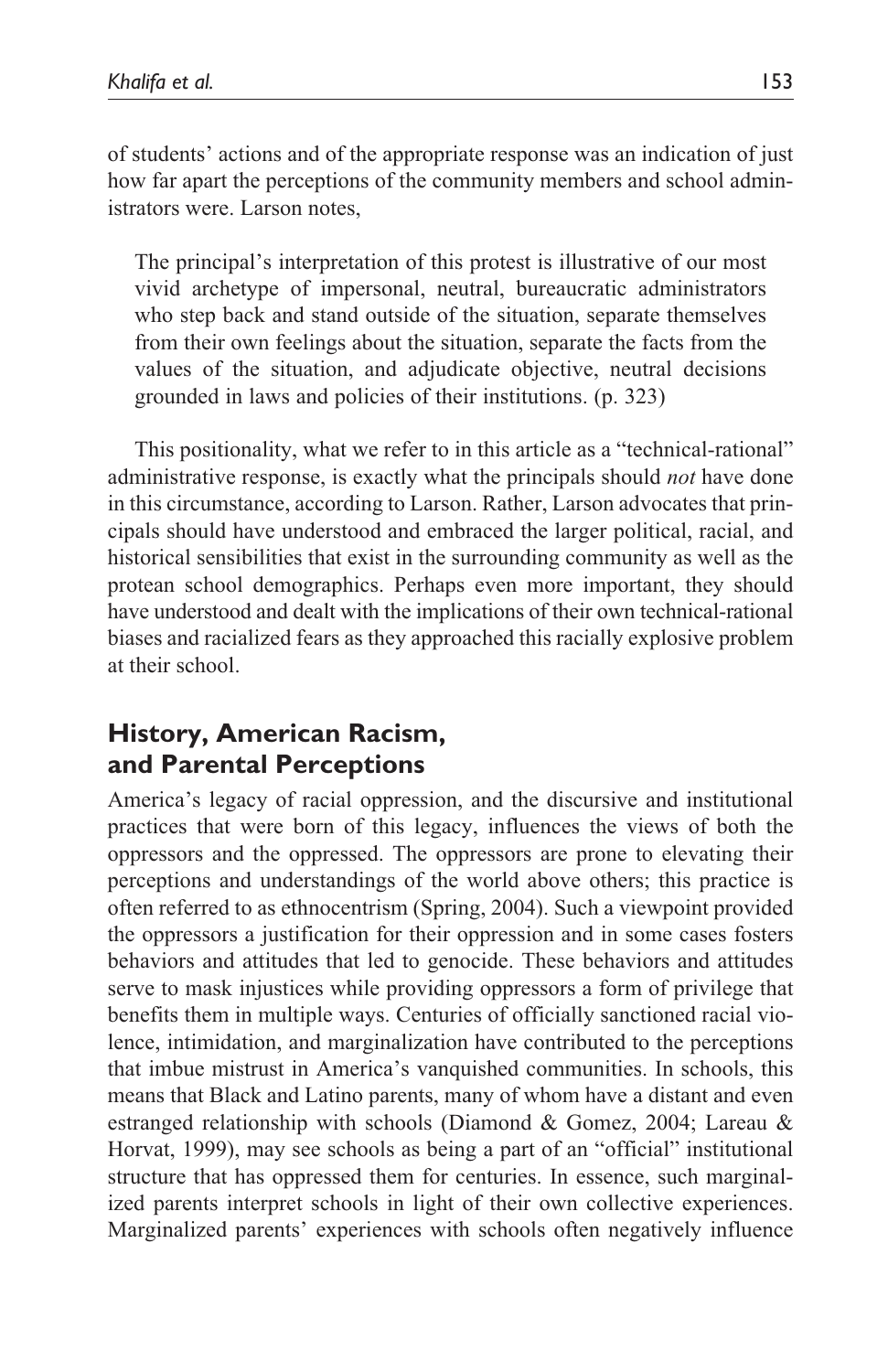their posture toward, and perceptions of, schools. This is supported by Valenzuela's work in which she argues that the aesthetic technical discourse on education by school officials contradicts those of communities of color, whose perceptions of education are based on authentic expressive discourse. Here technical discourse refers to the school's tendency in highly emphasizing the quantifiable in making decisions rather than the *aesthetic* (Noddings, cited in Valenzuela, 1999), which values relationships. Thus, schools fail to legitimize the cultures, perceptions, and sensibilities of these communities and are therefore perceived by parents of color to be promoting a *subtractive* (Valenzuela, 1999) form of schooling. In addition, racial disparities in school discipline and a widely recognized academic achievement gap provided examples that may contribute to parents' critical views of school. Lareau and Horvat linked Black parents' critical views toward schools directly with the history of racial oppression and discrimination, which has fueled mistrust and confrontation. When viewed through the lens of CRT, the beliefs of these parents offer a nuanced understanding of the complexities of racial oppression and discrimination.

Schools in segregated Black communities have always been pivotal to the well-being of community members (e.g., Siddle Walker, 1993). Based on such cultural traditions, schools often represent the sole possibility of hope for marginalized groups; therefore, they also deeply value having schools in their communities. This latter stance is consistent with Diamond and Gomez's (2004) interpretation of the Black working-class parents whose nonsupportive orientations can be seen as "reform-based orientations toward education rather than confrontational perspectives" (p. 416). In their view, workingclass Black parents used their "reform-based" behaviors—which were ostensibly confrontational—to force teachers and administrators to better educate their children. These studies are relevant for our current study because a number of parents and community members at FDHS expressed similar hostility and outrage and incisively accused the district and its administrators of being racist for proposing to close a school in their community.

CRT provides a framework that allows us to understand administrative behaviors and the community's interpretation of those behaviors within the context of race. Critical race theorists, who operate from a premise that racism is normalized in American society, could help us understand the larger systems of oppression that might have led the FDHS parents to react in ways that they did. Moreover, CRT—unlike traditional leadership theories—also offers methodological and interpretive lenses that would elevate and give credence to the voices of the Black parents and community members who so virulently protested the closing of a school that they feel was their own.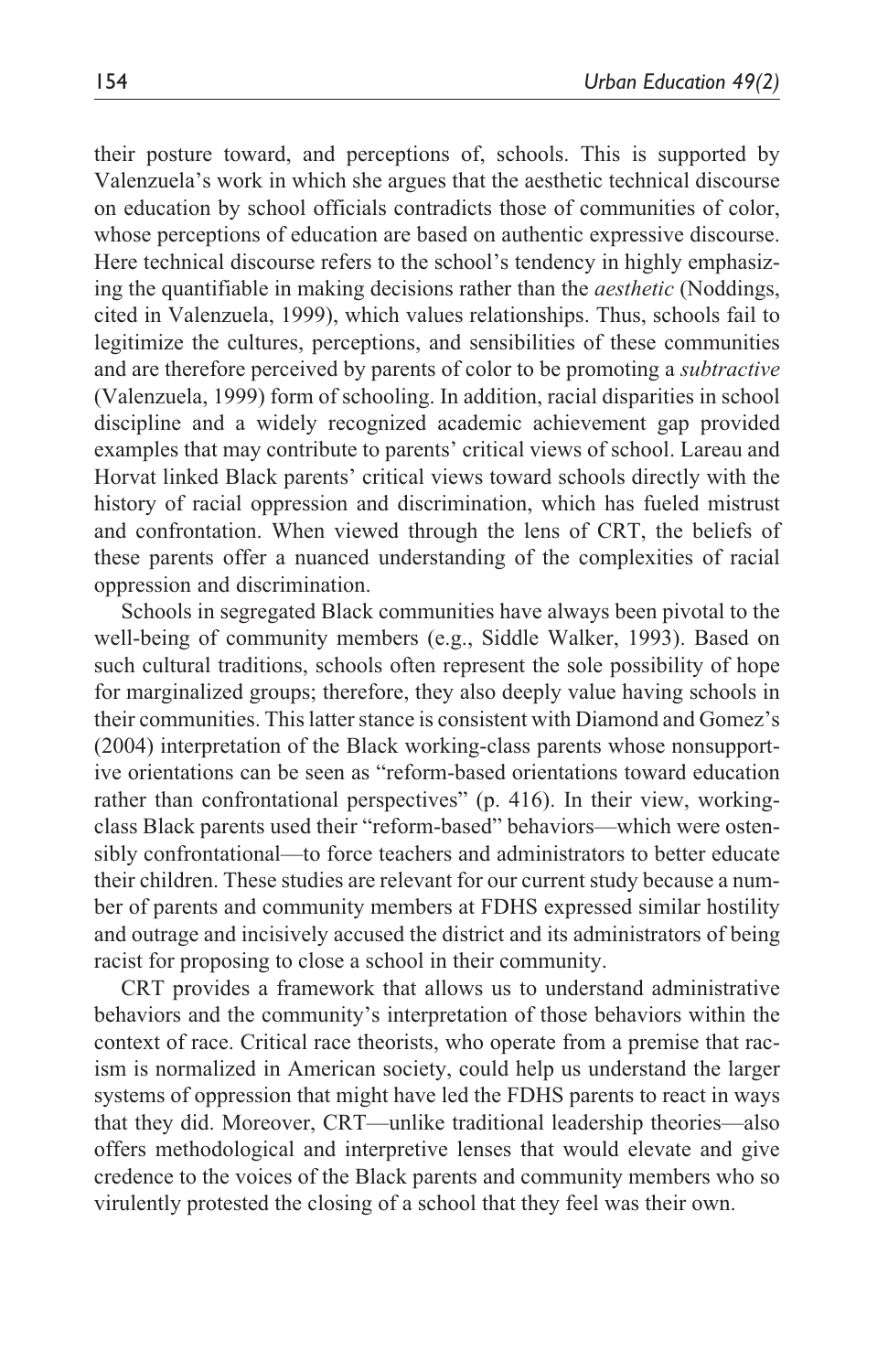### **CRT**

The overall purpose of CRT is to expose the mechanisms of oppression of people of color and to produce knowledge and ways of understanding the world that counter hegemonic norms and lead to greater equity for racialized groups. CRT grew out of the critical legal studies (CLS) movement of the 1970s and emerged as a specific critique of racism in law and society during the early- to mid-1980s. Legal scholars such as Derrick Bell, Mari Matsuda, Richard Delgado, Angela Harris, and Kimberle Crenshaw produced some of the earliest CRT scholarship.

However, in the mid-1990s another group of scholars took up the mantle of CRT and began to shape CRT in new ways that utilized themes from legal studies to analyze issues of race, power, and privilege in the U.S. educational system. Scholars such as Ladson-Billings (1998), Tate (1997), and Solorzano (1997) pioneered the use of CRT in analyzing these constructs as they studied the realities of both educational policy and practice (Dixson, 2006). In an attempt to provide historical context for the development of CRT in education, Lynn and Parker (2006) have asserted that these scholars (and the legal scholars who preceded them) have contributed to the establishment of several key features of CRT that address their ideas about the basic nature of race in education:

- 1. Racism is pervasive in the United States and represents "a normal fact of daily life in U.S. society" (Taylor, 2009, p. 5); the ideology and assumptions of white supremacy are ingrained in the political, legal, and educational structures in ways that make them almost unrecognizable (Delgado, 1995, as cited in Taylor, 2009). This structure of White supremacy continues to have a profound effect on the world and represents an "all-encompassing and omnipresent" (p. 4) system of privilege, power, and opportunities that is often invisible to its own beneficiaries (Taylor, 2009). This subtle and pervasive structure of White supremacy has become known as institutionalized racism.
- 2. Oppositional scholarship is seen as a desirable outcome of CRT research and teaching. CRT challenges traditional notions of scholarly objectivity by promoting a radical scholarship that goes beyond the experience of Whites as the normative standard and instead grounds its conceptual framework in the distinctive historical context that places an emphasis on the experiences of people of color (Taylor, 1998). CRT scholars often use "nontraditional" methods of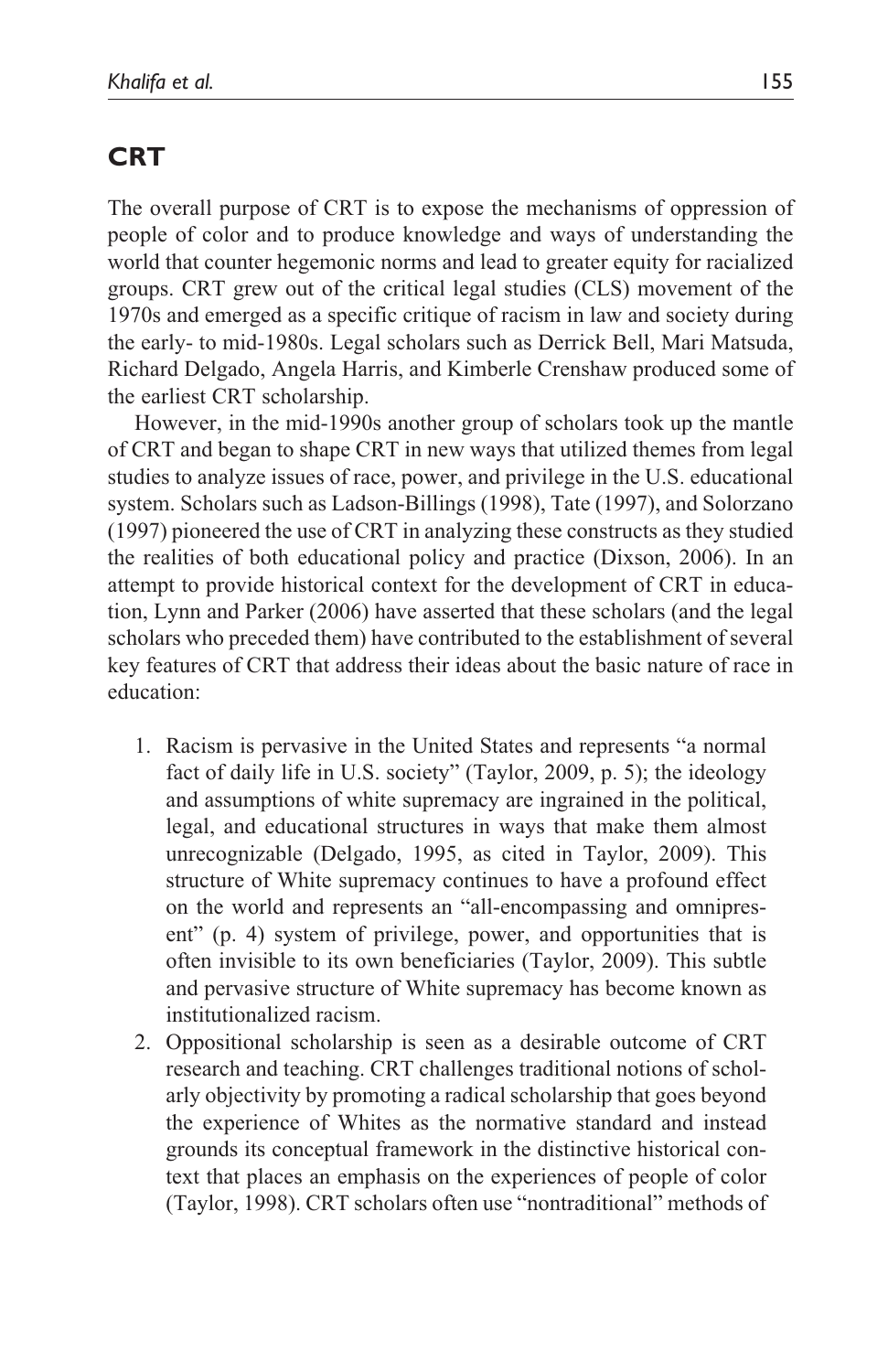research such as narrative and storytelling as a means to challenge existing social constructions of race (Ladson-Billings, 1998).

- 3. CRT critiques liberalism as a supporting ideology for a just and equal society. CRT offers a sustained critique of liberalism and the belief that traditional government institutions can create an equitable and just society. CRT advocates are skeptical that the current paradigms utilized by government institutions can be catalysts for social change given the emphasis on incrementalism that is ingrained in these institutions (Ladson-Billings, 1998). CRT adherents also reject the idea that government institutions such as courts and schools have the ability to function as "neutral" entities in a society where constructs like race, class, gender, and sexual orientation remain powerful paradigms for oppression (Marx, 2008).
- 4. CRT analyzes the role of capitalism in motivating the reproduction of racialized groups as well as the oppression of such groups (Delgado & Stefancic, 2001).

CRT literature examines schooling by questioning educational policies, processes, and narratives and their impact on K-12 classrooms and the larger society. CRT offers a means to explore the experiences of communities of color and their relationship to schooling and educational policy outcomes. These communities in turn have used their own knowledge to construct understandings that offer a powerful critique of racism in education while also putting forth some ideas about how to address race and racism in educational policy. In general, CRT theory calls attention to racist public policies and practices that not only marginalize local communities of color but also address the ways in which local and national educational policies influence teaching and learning in America's diverse classrooms. They ask important questions such as "How does racism shape and influence how school districts interact with minority youth and communities?" and "How can a critical interrogation and understanding of race and racism transform the schools in our communities?" Hence, the use of CRT as a lens for analyzing inequalities in school district policies provides information about the best way to move forward in order to transform schools in minority communities into places where students of color might thrive. To this end, one of the foci of CRT has been the use of counternarratives to contest the hegemony of the dominant narratives that have come to define the experience of students of color in the U.S. educational system (e.g., Delgado, 1989; Solorzano & Yosso, 2002).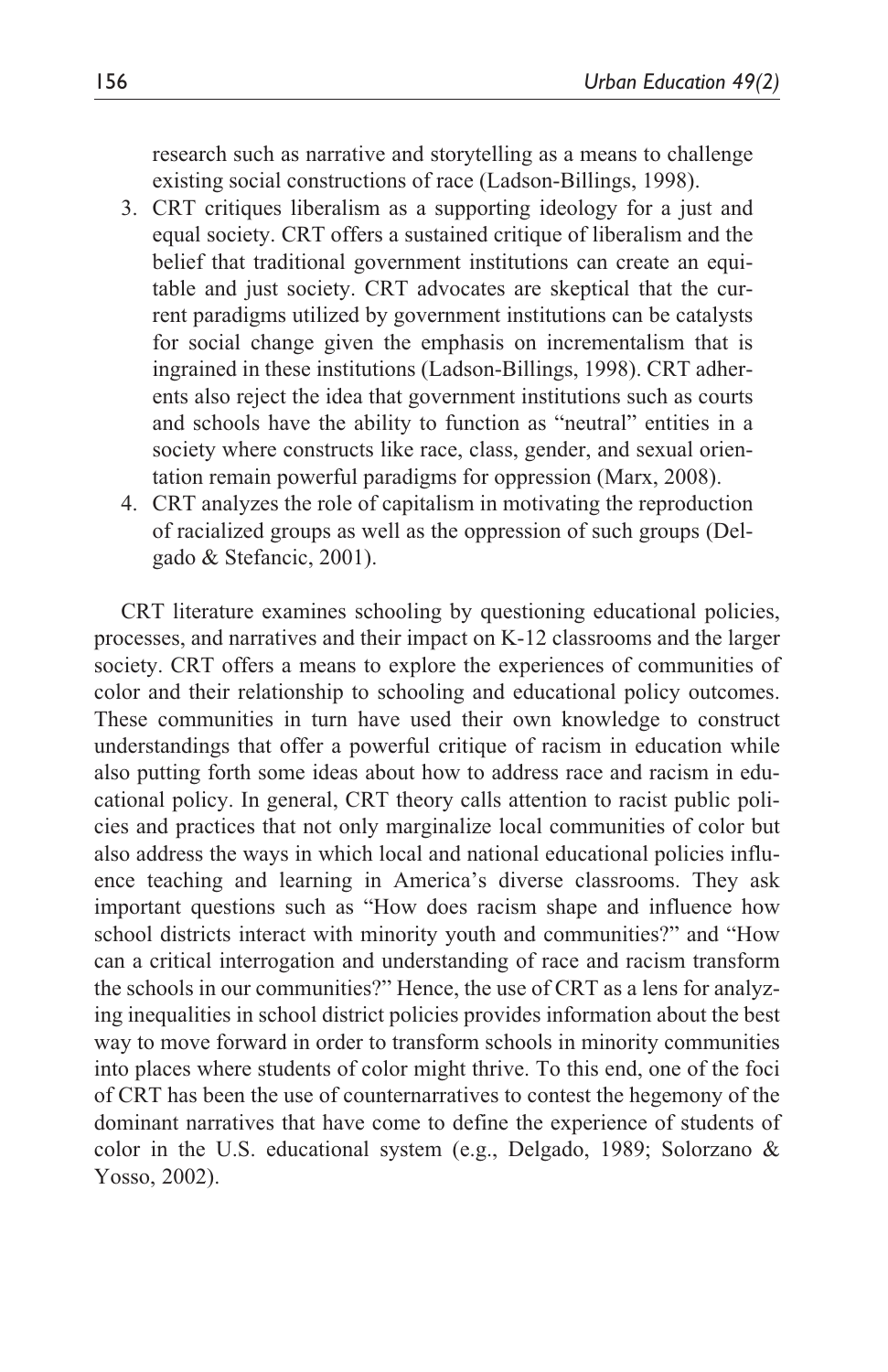## **Counternarrative and Voice in the FDHS Community**

The traditional narrative regarding parents of color (particularly Latino and Black parents) is that they have little concern for the education of their children. Unfortunately, such deficit perspectives delegitimize these parental voices. These parents (and their children) are often characterized as deficient (Valencia & Black, 2002) and are frequently accused of being culturally deprived (Moynihan, 1965), anti-intellectual (McWhorter, 2000), and lacking proper goals, motivation, and values (Hernandez, 1970; Sowell, 1981). Furthermore, when people of color do make progress toward equity, they are positioned as passive recipients of others' benevolence rather than as active agents working to achieve equity. These narratives have been prevalent in the scholarly literature on education for nearly a century and have been part of the popular imagination in what became the United States for more than five centuries (Spring, 2004).

The stories of parental resistance to the closure of FDHS represents a strong counternarrative to the deficit perspective that sees parents of color as uninterested in education and lacking the agency to challenge a local system of dominance based largely on race and class. Here, CRT becomes a particularly useful tool because it allows use of the "counternarrative" or "counterstorytelling" when presenting community perceptions. These methodological tools allowed the FDHS community participants in this study to present *their* truths about how *they* thwarted the closure of *their* school. Despite the administrators' claims and racially agnostic posture, CRT allowed the researchers to elevate and equalize, if not centralize, the claims and perceptions—the stories—of the community.

# **Context**

FDHS is a public high school located in a large Southwestern city (population 1,144,646). Given the high number of students of color, it is considered a "majority minority" school. Although the number of Black and Latino students are roughly equal, the school is regarded as the *Black High School* because it has a larger number of African American students than any other in the city. In addition, it served as the school for African Americans during historic times of legally sanctioned segregation in the city. As the only public high school serving the eastside of the city, FDHS is known as "The Pride" of the community. Throughout the years, this part of town has been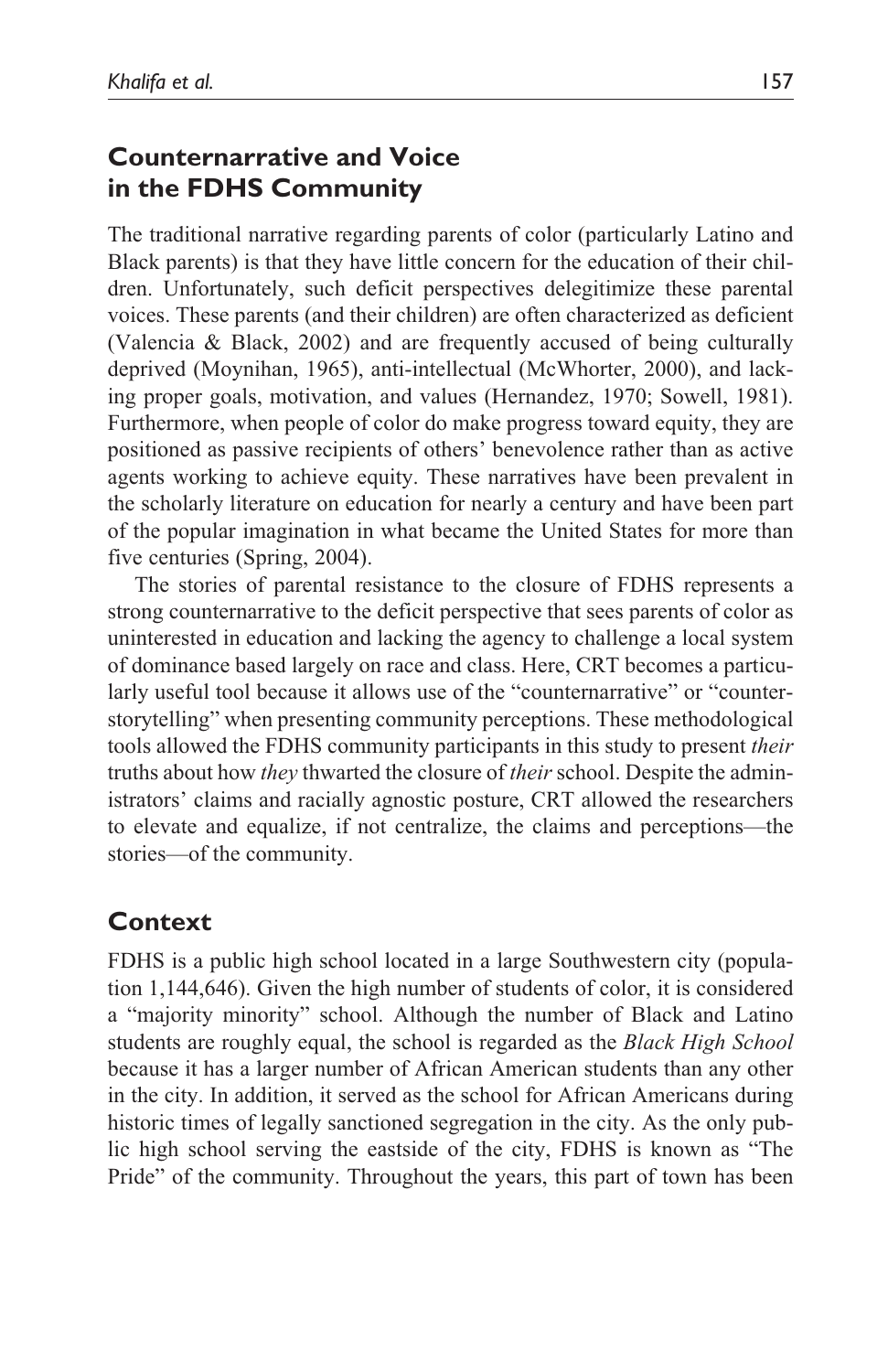characterized by underdevelopment and underinvestment. So in addition to feelings of neglect, many of the largely Black residents expressed their beliefs that the "Eastside"—and by extension FDSH students—has been subjected to racial discrimination.

Interviews with the city council woman who represented the Eastside provided evidence that supports these feelings. Council woman Smith shared that despite her best efforts, the city council voted to turn a historic convent located in the community into a "halfway house" for those getting out of prison. She was referring to a transitional housing residence that would have housed recently released convicts into a residential neighborhood. In her view, and the view of her constituents, there were a number of other projects in the neighborhood that reflected discrimination and racism. For example, although a previous councilperson approved the installation of fuel tanks adjacent to the high school, the community now regarded this as a racist act, in which the Black residents were specifically targeted in a case of environmental racism. There was also a litany of everyday offenses, such as the community's insufficient trash removal, the existence of numerous vacant lots, and numerous packs of stray animals. It is worth noting that whereas community members often referenced race as a factor explaining why their community was neglected, school administrators rarely evidenced these issues and often pleaded ignorance to their existence. All of these factors evoked feelings of neglect, mistreatment, and racial marginalization among residents of the FDHS community. Several participants expressed these feelings during their interviews. For example, the city council woman repeatedly made it clear that "the area has been underserved and folks feel marginalized." Similarly, the parent advocate, Betsy, described how the Eastside has been "continually neglected":

Continually you see all the development monies being placed, you know, Northside (i.e., middle and upper income areas) and maybe some with the car plant for the Southside and what not, but continually you can just look at our infrastructure. Just drive over here and drive somewhere else and you see what you see. And so we're tired of, you know, the continual, you know, neglect and racism, redlining, you know, whatever you want to call over all these years.

Another illustration of challenges facing the community involves the injuries and deaths of a number of FDHS students and the arrest of a FDHS student on murder charges during the year of this study. Although the student who was arrested had grades that were above average and her teachers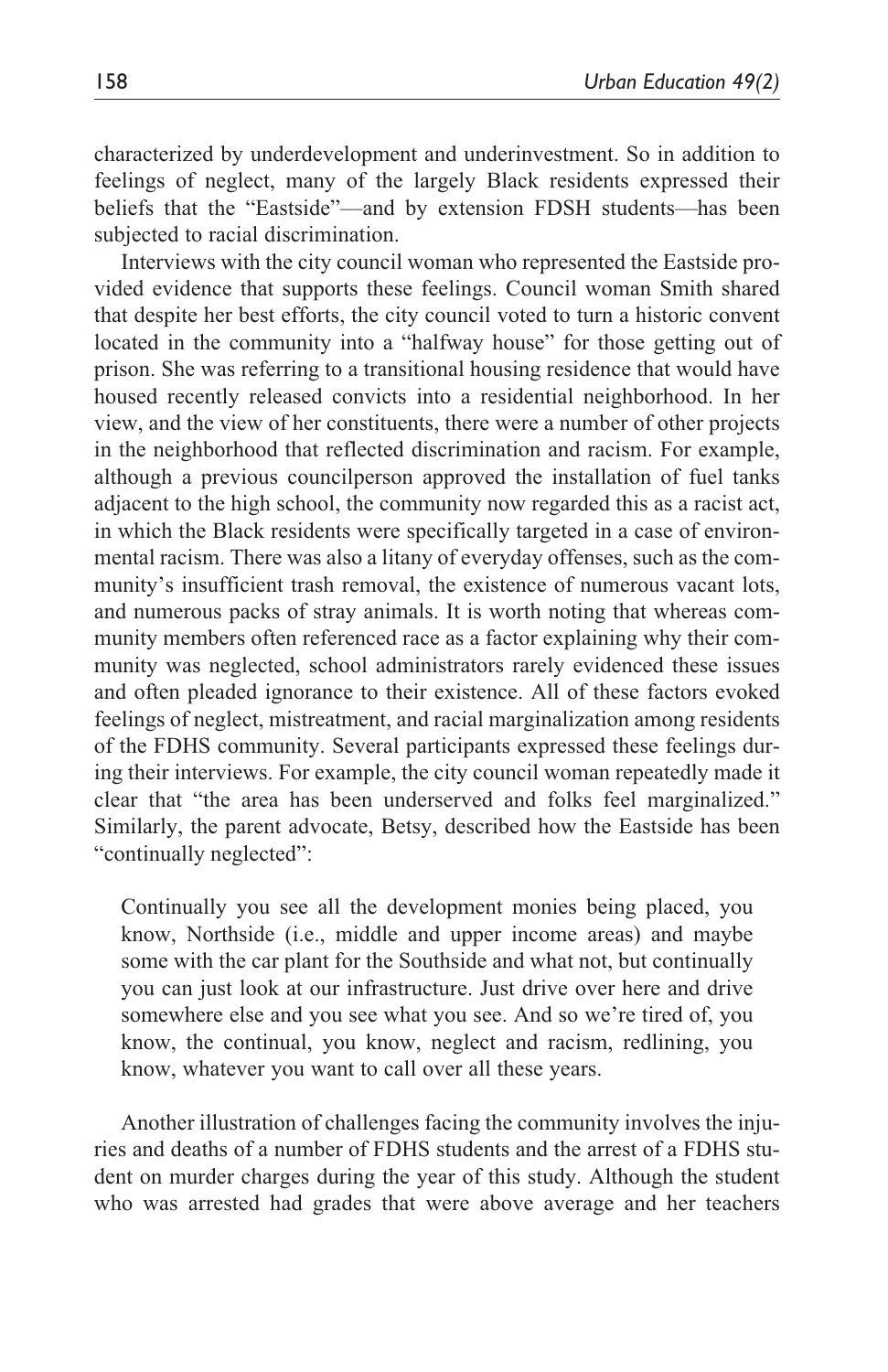glorified her academic performance, she was tragically convicted of stabbing her boyfriend to death.

# **Method**

## *Research Design: Critical Race Methodology (CRM)*

By using what Solorzano and Yosso term as a Critical Race Methodology, we are able to focus "on the racialized, gendered, and class experiences of people of color." (p. 24). We also use aspects of phenomenological case study, as described in the coming section. CRM primarily uses "storytelling" (Solorzano & Yosso, 2002) as a method of collecting and analyzing data. This methodological approach also centers race and racism in the research process as it challenges traditional research processes; this is done by highlighting the experiences of people of color (Solorzano & Yosso, 2002). This methodology recognizes the experiences of people of color as legitimate, despite the fact that others—in this case school and district administrators—may describe these same experiences differently. This methodology allows us as researchers to focus on the counternarratives told by the community-based participants. If we were to exclusively accept the interpretation of the school and district administrators in this study, we would further legitimize the creation and maintenance of a master narrative (Solorzano & Yosso, 2002) and the way that top-down/administrator–parent relationships often occur. Master narratives are the stories developed by those in power and that tend to legitimate their position of power. By elevating and vocalizing the stories of marginalized populations, we seek to counter and prevent a normalization of the dominant, hegemonic, and purported neutral depiction of events. In other words, although administrators in the district claimed that their actions were neutral and were only based on objective school data, allowing community members to tell their story challenged the race neutrality and technical-rational behaviors performed by administrators. Our CRM incorporates aspects of a phenomenological case study as described below.

We chose this phenomenological case study approach because we hoped to describe the lived experiences and stories of the participants concerning a certain phenomenon (Creswell, 2003; Moustakas, 1994), in this case, FDHS's closure. This methodology also enabled us to accomplish one of the methodological aims of CRT—storytelling and establishing the voice of racially oppressed and marginalized persons as a counternarrative (Bell, 1999; Delgado, 1989; Ladson-Billings & Tate, 1995; Solorzano & Yosso, 2002).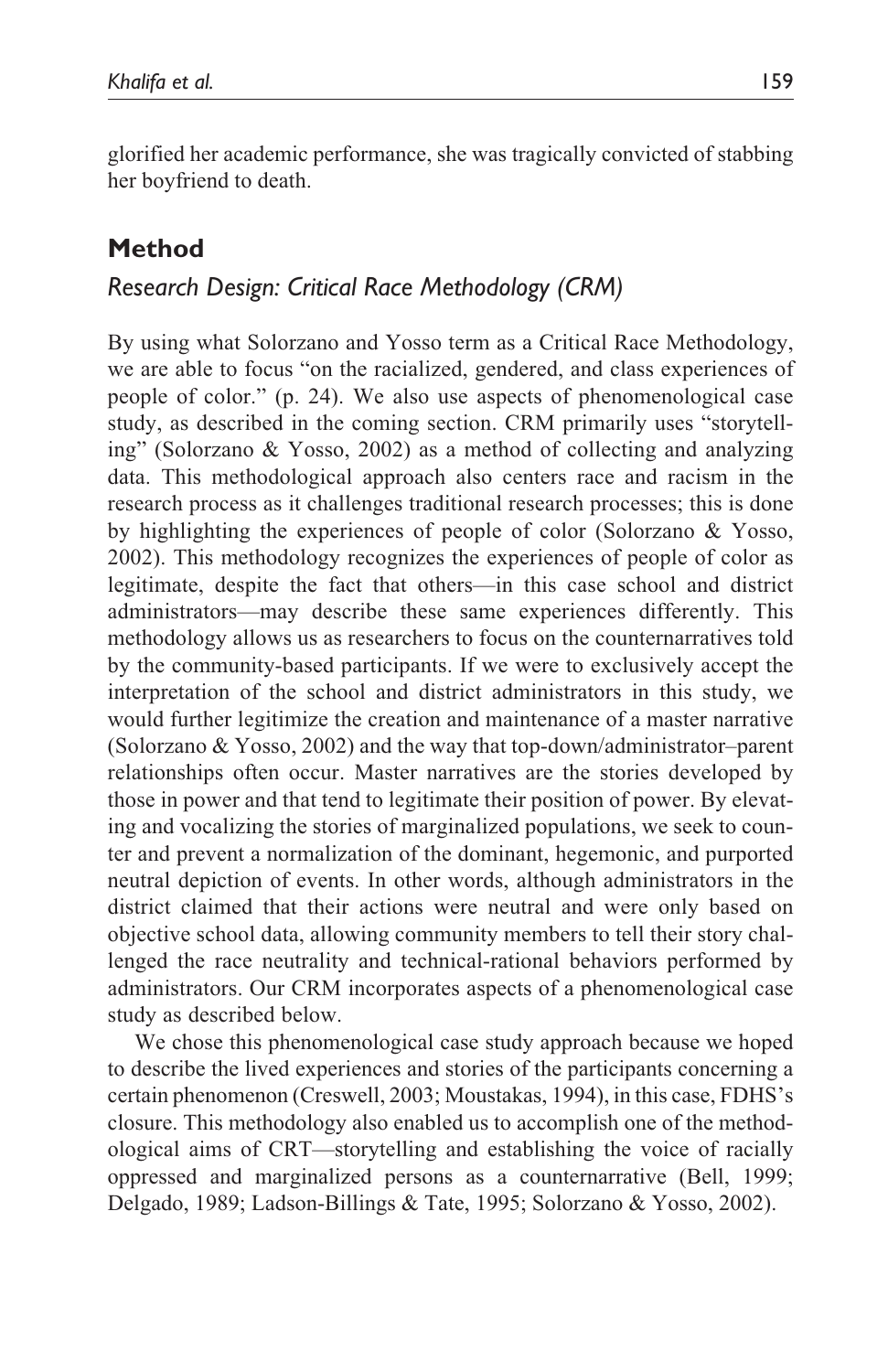The data were collected during the 2009-2010 academic school year. The first author visited the school on several occasions, once attending a "Friends of Frederick Douglass High School" support breakfast, in order to get a better understanding of the research context. While in these contexts, the first author casually spoke with a number of students, parents, teachers, administrators, and local faculty members about the event. Several newspaper articles covering the debate were reviewed. We read all of the transcripts of meetings and newspaper articles surrounding the school closure. In addition, data were collected from state reports regarding the school and the district. Finally, indepth interviews were conducted with selected participants.

Participants agreed to participate in in-depth interviews in which they were asked to "describe what happened with the proposed closure of (FDHS)." Semistructured interviews were used to provide the participants with sufficient flexibility to express divergent interests and perceptions of the proposed closure. Semistructured interviewing proved to be a crucial methodological approach that allowed the participants to tell their story. After community members' consistent references to broader issues of racism and discrimination, we encouraged respondents to engage in storytelling about not only the proposed closure of FDHS but also about their broader understandings of what the *community* around FDHS had systemically endured. By interviewing leaders and representatives from all stakeholder groups involved in this process, we hoped to describe "what people experience and how it is that they experience what they experience" (Patton, 1990, p. 71). From these data, the purpose was to explain the essence of what and how the different participants' experiences of the attempted closure of FDHS (Creswell, 2007) varied according to their positioning.

#### *Participants*

Five participants were purposefully selected during the course of this study. They were chosen because they were engaged in the discussion and debate regarding the closure of FDHS and were considered leaders or representatives of the various stakeholder groups. The participants included: the superintendent, the principal, the neighborhood city council representative, an involved parent, and a former student:

*Superintendent Garcia*. Dr. Garcia is Latino and has been superintendent of the district for the past 5 years—he has also served as superintendent for a number of other majority-Latino districts across the state. Dr. Garcia assumed leadership of the district at a time of low enrollment and complex financial issues. He expressed that he has been routinely blamed for the poor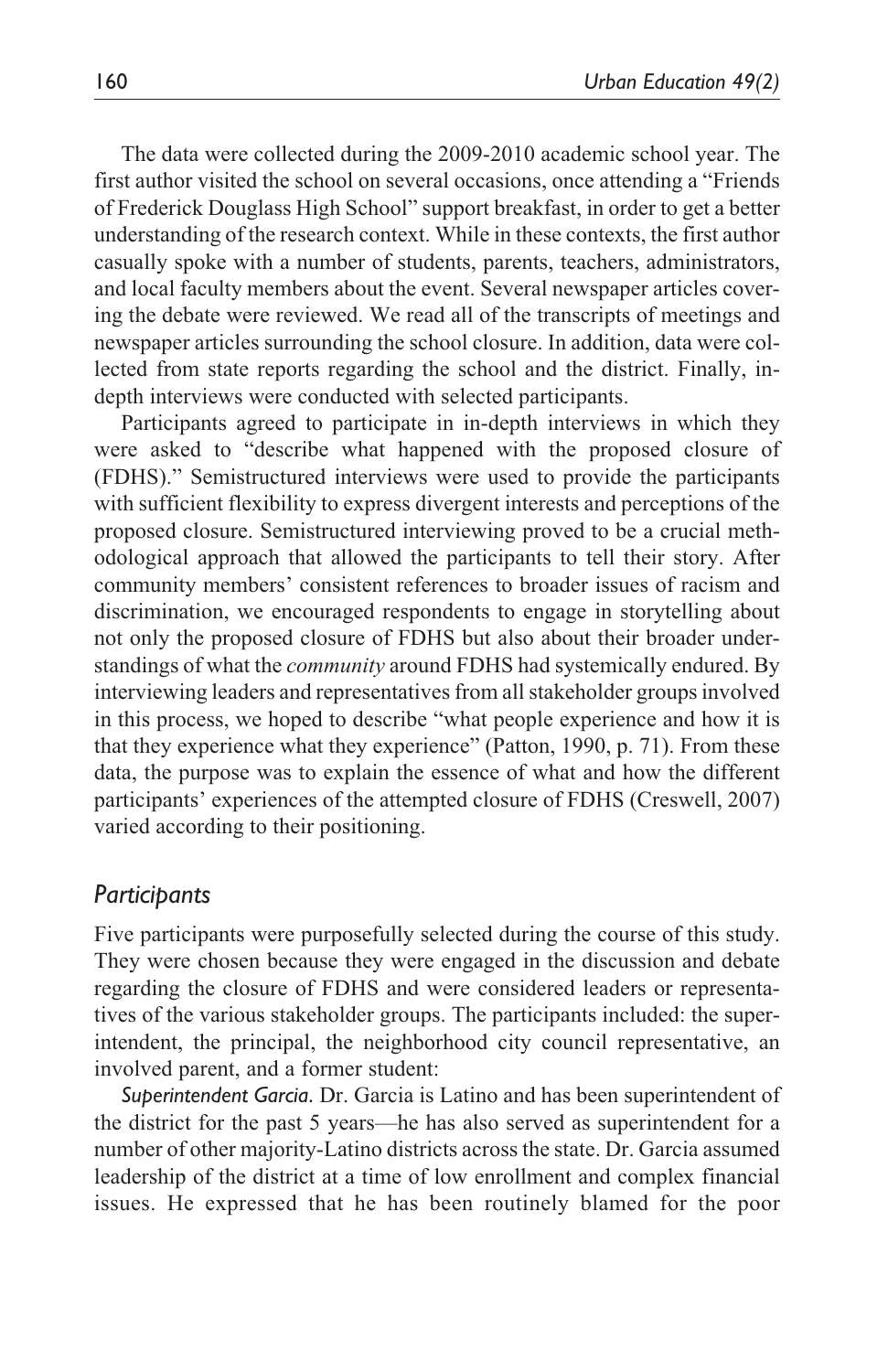performance of a number of schools, though many campuses had even worse performance before he assumed the superintendency. He primarily referenced economic reasons that justified closing FDHS. When asked, "Do you think it would be wise to close down FDHS?" Dr. Garcia replied, "From an economic standpoint, absolutely." At the time of this study it was reported in the local newspaper that he was the finalist for a superintendent opening for another district in the state.

*Council Woman Smith*. Ms. Smith had been a city council woman for nearly 2 years at the time of this study. As an African American woman, she represented the "East Side" of the city where the largest concentration of African Americans resided. Throughout the phone conversations and interviews, she expressed her frustration at the systemic discrimination and marginalization of the city's Black residents. "You can drive, just drive around the neighborhood and you can see there has been a lack of investment in that part of the city." In addition, Council woman Smith was a vocal voice at the community dialogues around the proposed closure in which she expressed her opposition. She has challenged other Blacks throughout the city to relocate to the "East Side" to do their part at reinvesting in the Black part of town.

*Parent activist Betsy*. Betsy lives in the neighborhood of FDHS; her children attended FDHS, and she was instrumental in starting the "Committee to Save Fredrick Douglass." Betsy and a couple of other African American parents and community members were instrumental in mobilizing parents to resist the closure. After living in other parts of the city, she relocated to the East Side to support the neighborhood and the local schools. Largely because of her efforts, more than 900 community members and FDHS parents showed up to protest the school closure. After her leadership activities to keep FDHS open, she announced her candidacy to occupy a school board seat for the district. One striking aspect of her interview was her repeated expressions of exhaustion: "I'm so tired." This was perhaps because her advocacy activities were not part of her professional duties but were offered pro bono for the benefit of the community.

*FDHS Principal James*. The FDHS principal, an African American, was new to the community and the school. He had been in the position for less than a few weeks when the community erupted into protest over the proposed closure. He had been an assistant principal at other local schools in nearby districts, but this was his first time as a principal. We found it strange that such an inexperienced principal would be assigned to such a troubled school community. He was careful not to express his strong conviction for or against the closure. If he had done so, he would run the risk of alienating either the administration or the community. This was especially important given that he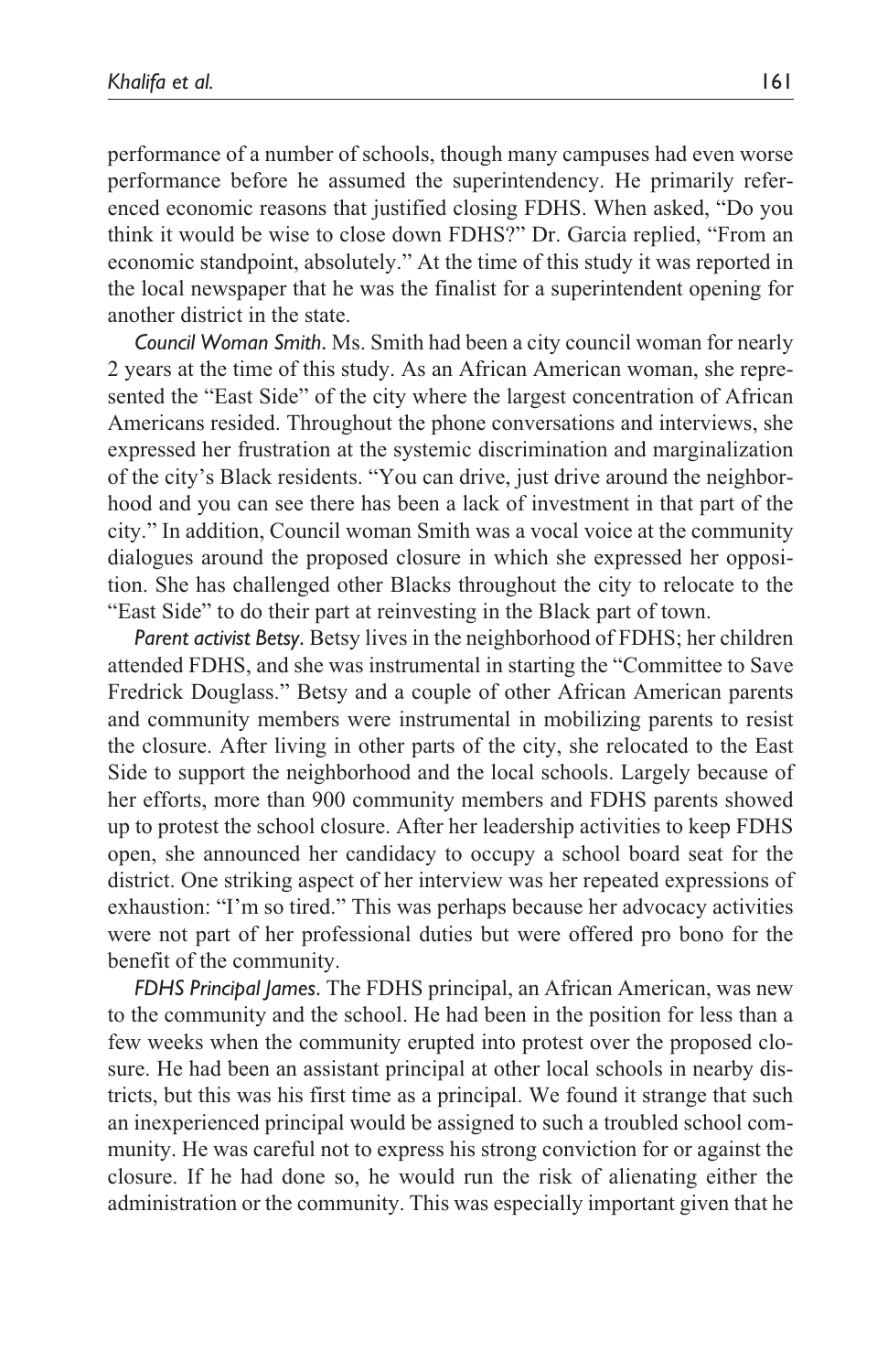had not yet had a chance to establish his reputation with either group. Within a year of the community resistance previously discussed, a follow-up interview was conducted and the principal described the strategies he used to exponentially increase both attendance and academic achievement rates. He repeatedly referenced his refusal to be distracted from the two charges he was given by Dr. Garicia: "to bring up the scores and increase enrollment." At the time of this study, he was beginning his second year as principal.

*FDHS former student, Derrick, and Sarah, aid to the Council Woman Smith*. Derrick was a recent graduate of FDHS who, at the time of this study, was serving in the military. He played a vocal role in the protests. His narrative combined elements of the technical-rational approach as well as the more systemic outlook voiced by other community members. He was also ambivalent in his attitude toward the school staff, administrators, and parents. Sometimes, he seemed to blame FDHS's staff and administrators for having failed the students for decades, "It's been 20 years we have been in this state [underachieving]." At other times, Derrick seemed to hold the district's elementary and middle schools responsible, "I am not going to blame it on [FDHS], the students come deficient . . . from middle schools and elementary schools." He was ambivalent in his attitude toward the community members and opposed blaming the parents for FDHS's low academic performance. However, at times Derrick was also critical of parents and community members for not doing enough to help FDHS students succeed. Sarah, a Latina, who was also his girlfriend, agreed with much of what Derrick said. She was from the city but had attended schools in a more affluent area.

#### *Power Relationships Among Participants*

Participants did not share power equally. Their positioning differed due to formal relations of power (based on explicit and codified policy statements) and informal relations of power (primarily race and gender). However, no single participant was in a position of absolute power. The person positioned most highly in the power relations of the participants was Superintendent Garcia, although he was vulnerable to the School District Board and was dependent on the good will of the community. However, one member of the community would have little impact on Superintendent Garcia; it was only by banding together in a large group that they could make an impact on him. Principal James's relationships of power were most complex in that his formal hierarchical relationship with Superintendent Garcia meant that he was directly answerable to the superintendent. On the other hand, in order to be effective as a principal, he needed to create ties with the community, or at the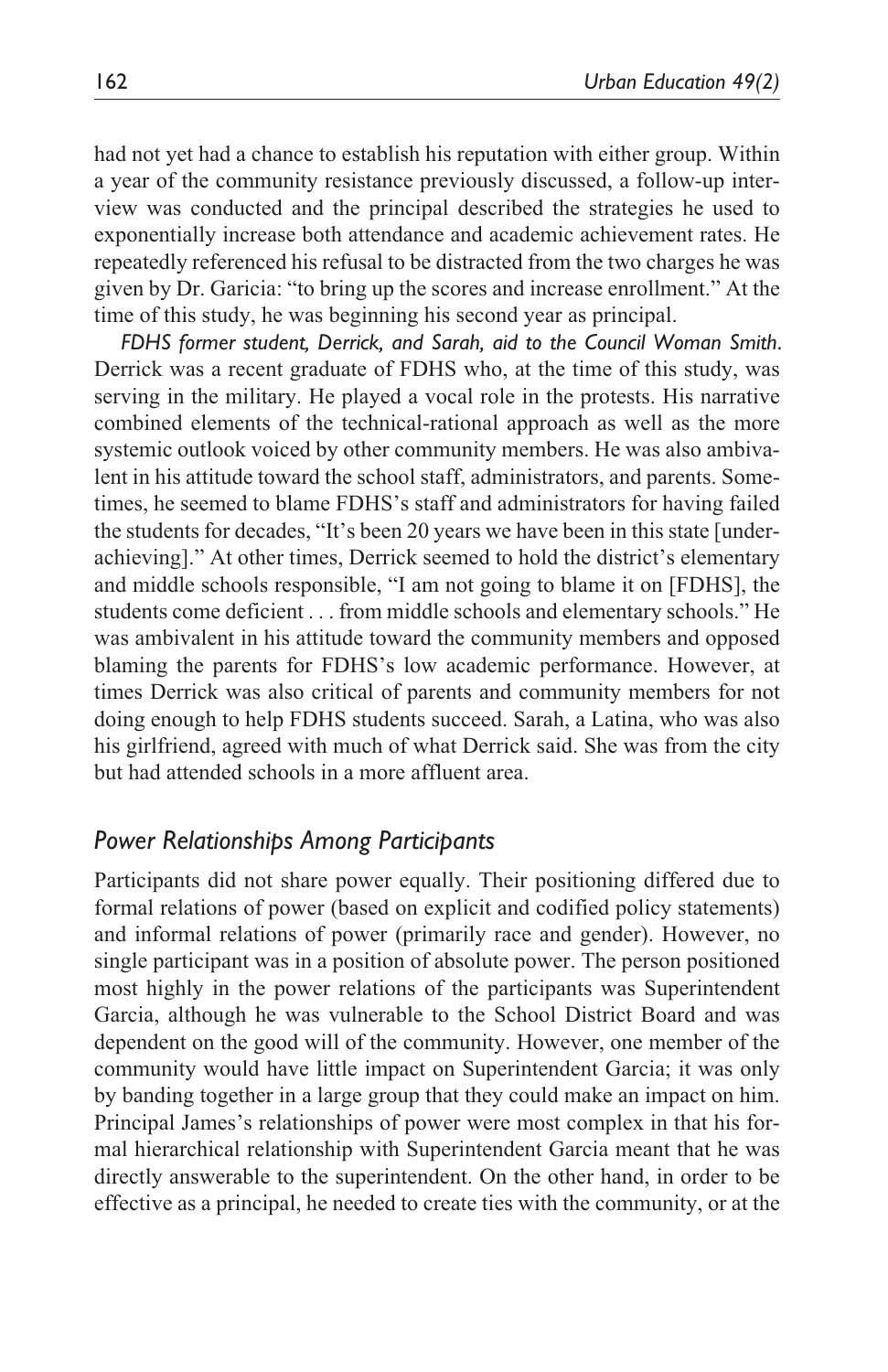very least, avoid alienating them. Finally, while community members were not directly answerable to either the principal or the superintendent, at the same time as single community members, former student Brian, parent activist Betsy, and even council woman Smith had little to no power to influence either the superintendent or the principal. They were only able to influence their actions by banding together. Finally, based on centuries of oppression of women, the two women community members were disadvantaged further when seeking to influence the actions of the district board. Finally, the informal relationships of race/ethnic power positioned the African Americans, the principal, and all of the community members, less powerfully than the Latino superintendent.

### *Researcher Positionality*

Although all of the coauthors played a significant role in this study, the first author located, contacted, interviewed, and performed follow-up member checking with all participants. In qualitative research, it is this contact with the participants that often encourages a deep reflection of researcher positionality (Milner, 2007). In the case of the first author, his race, experiences with and perceptions of urban education, and his university's relationship with the superintendent and school district highlighted in this study all likely played a role on how he viewed and approached the research site. Since he (first author) was a former teacher and administrator in a large school district, he had a great level of comfort while performing research in this study. However, his urban experiences occurred in a system in which budgetary issues and school closures, drop-out rates, teacher turnover, staff and student attendance rates, low morale, neighborhood blight, and embattled school politics were long-running problematics in his school district. These experiences seemed to evoke some amount of suspicion for the lead author as he interviewed, for example, the administrators in the study. And conversely, because of his witnessing poor Black Detroiters who were often marginalized by their school systems, he felt more solidarity, attachment, and identification with the positionality of the parents in this study (Sugrue, 1998). For this reason, and in attempts to address these ostensible biases, he reinterviewed each administrator a number of times and performed member checking with all participants. He also responded to the questions and critiques of his coauthors who did not share his unique positionalities. And at several points throughout the study, the first author would have conversations with coauthors about his thoughts of interviews or aspects of the study. Even though the first author initiated writing and designing the study, constant and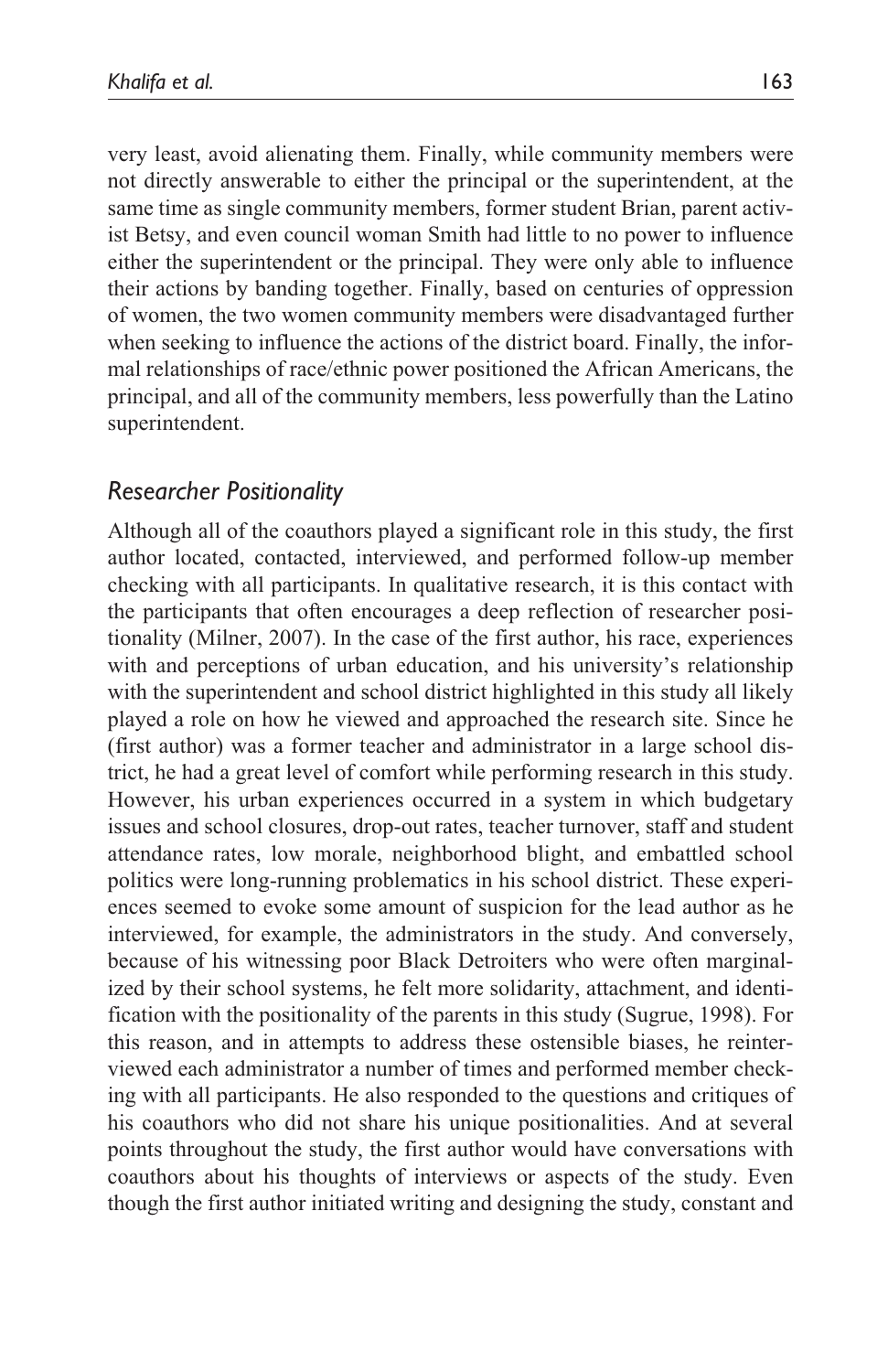mutual discourse allowed for the final manuscript to be coarticulated. Such discourses provided, we believe, a process through which authors' positionalities and personal biases were constantly challenged and articulated.

## *Analysis*

All interviews were recorded and transcribed. The transcriptions were read several times to identify major themes, but minor themes also emerged. As we examined the data, we encountered common themes that revolved around race, racism, and marginalization. For example, we knew from the interviews that conversations around "race" and "racism" were prominent in community members' perceptions and voices, but a closer analysis of data also revealed that other participants actively *avoided* exactly that topic. We also looked for the type of data that were used in assessing the closure of FDHS. As is called for in a CRM phenomenological case study, we began to draw connections among these emergent themes—master narratives and counternarratives of race and racism—with established writings and bodies of knowledge. In the newspaper articles, newscasts, discussions among administrators, dialogue in the dominant community, and even conversations in the local academic communities, the discourse was about how FDHS was a failing school. But in the marginalized community in which FDHS was located, beliefs about FDHS and its handling by the district were quite different and clearly reflected a racialized discourse.

# **Findings**

From a technical-rational, data-driven decision-making perspective, FDHS was the ideal school for districts to close. School administrators only considered numerical data: Test scores and graduation rates were low, behavioral problems and suspensions were common, student attendance was poor, and student enrollment was such that the school operated at roughly half of the intended capacity. This meant that the school operated millions of dollars in the red. Despite this, FDHS still received more district and school resources when compared to other schools in the district. The school board and superintendent appointed a Facilities Advisory Committee (FAC) to craft a financial plan that included proposed school closures. Because the only contributing factors were economics and numerical data, it was obvious that FDHS would be considered for closure. Yet FDHS community members and parents were not convinced by the board's explanation for closure.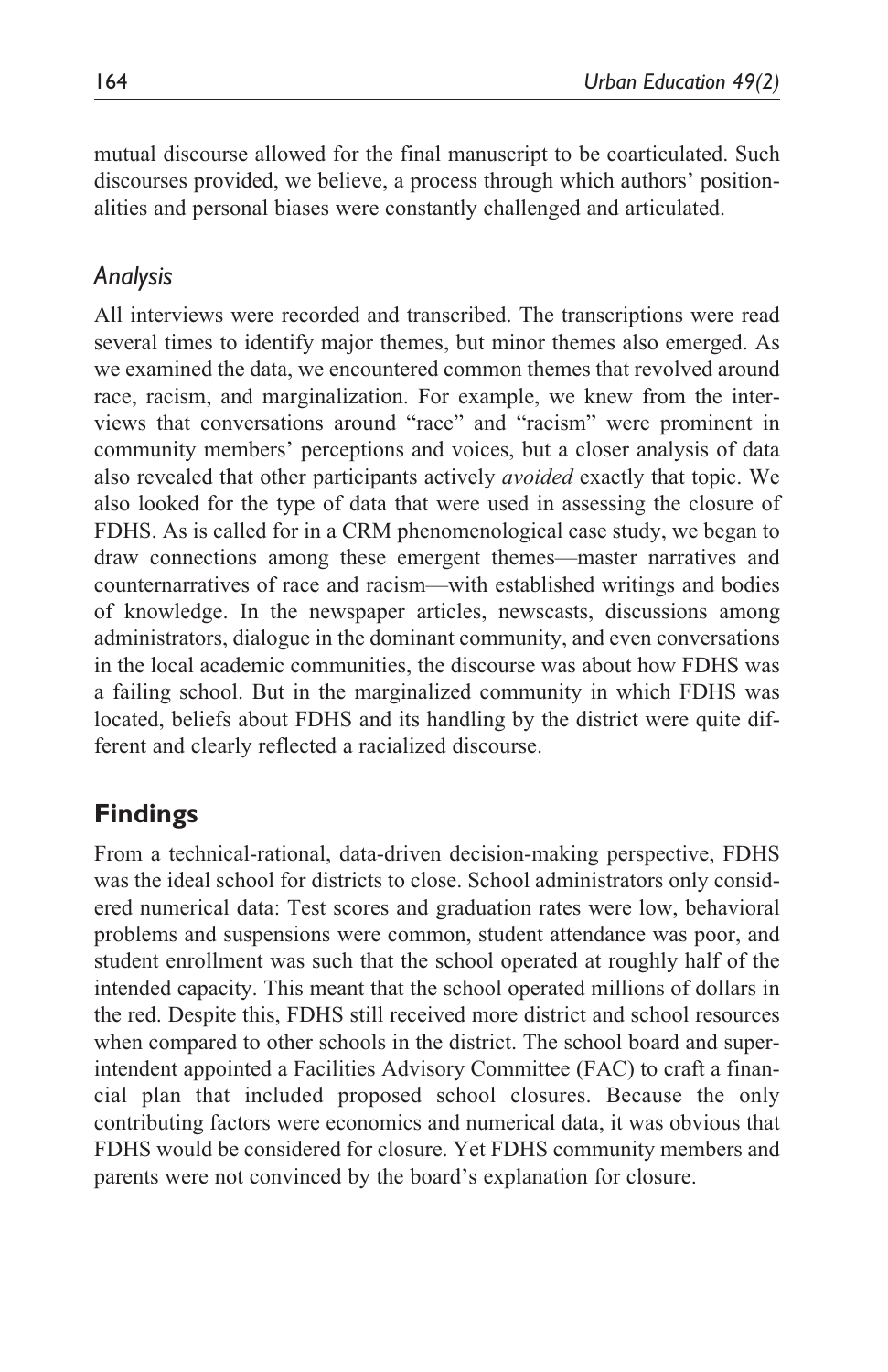When the FAC proposed the closure of FDHS, the community response and their claims of racism caught many by surprise. The community erupted in anger and organized a protest movement that would successfully thwart the school's closure. The Black (and one Latina) community members often forcefully maintained that race and racism played a central role in the decision. In many urban American contexts, Latinos are minorities, but in San Julio they compromise more than two thirds of the city population and outnumber both Blacks and Whites. The Black–Latino bond in the fight for social justice is complex in this particular urban context; however, it did not prevent some Blacks from charging racism against the predominantly Latino school board, the city council, and the Latino mayor. Overall, the findings could be classified into two types of narratives: those told by the school administrators, and those told by community members. The administrators' narratives reflected a narrowly focused master narrative of technical-rationality; they considered only quantitative factors that fit the worldview of administrators whose ideas and actions reflected the status quo of a large bureaucratic school district. However, the community member's counternarratives reflected a broader systemic perspective, incorporating historical, sociological, and cultural factors.

## *Administrative Behaviors: Seeking Safety in "Color Blind" Technical-Rationality*

The FDHS school and district administrators assumed a posture of neutrality that did not seem to address the concerns of the community. Expressions of community outrage only caused them to rely even more on the technicalrational, data-driven behaviors. By only focusing on quantifiable factors and district/current policies, administrators ignored the social context and history of the school and failed to acknowledge the relevant social and political perceptions of the community. In addition to remaining neutral, FDHS administrators instituted a bureaucratic measure by appointing a committee that would "decide" how the ongoing district budget deficit would be addressed:

The membership of the, we call it the *Facilities Advisory Committee*, made up of community members. Each board member chose 5 members to represent their district and then I believe that gave administration, they gave us about 5 or 6 seats to fill. So, you know, the representation, the intention was to have equal representation from all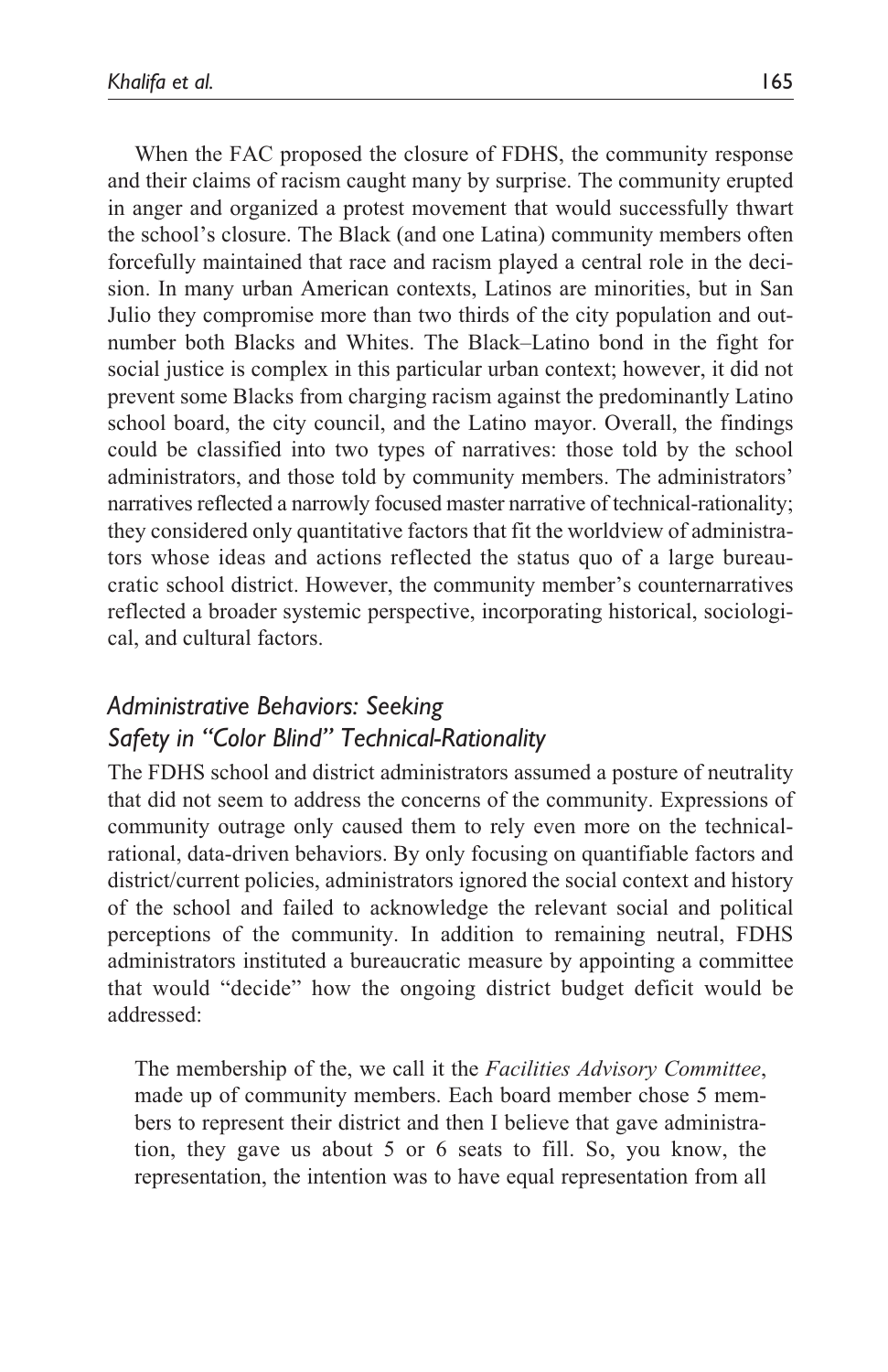over the district. And actually to be honest with you, my, my appointees were critics. You know, I reached out to them and see be a part of the solution because you're obviously very involved so you know that's, that's what, that's how it was made up. (Superintendent)

This passage indicates that within the district, decision making was based on bureaucratic technical-rationality. Administrators presumed that they were acting in a value-neutral and objective manner that was not influenced in racial, political, and socially biased ways (Larson, 1997; López, 2003), but this decision-making process served to only further marginalize the voices of the local community. One might ask: How could the administrators ignore race when the community was so vocal about their accusations of racism? By even asking this question, we assume that bureaucratic leadership functions in ways that do not serve the dominant view held by those in power. In an attempt to avoid a conversation for which they had no safe answers, the educational administrators always made their way back to the quantified, abstracted data that suggested that FDHS should be closed:

Ok, we're gonna use just the demographics alone, ok. That they're less than 800 kids at this high school, you know. We have a, what is it, we pointed out that one of our elementary has more students than that. So just from a cost perspective. (Superintendent)

The superintendent of the district would most often avoid the question of race altogether, but in other cases, when the demographics of race suited his position, he would paradoxically offer racialized tidbits to dispel narratives of race:

Again, unfortunately, Fredrick Douglass High School, which by the way, now is about 50% Hispanic, ok, was the low hanging fruit. (Superintendent)

The explanations given, including the FAC plans and decisions based on "data," provided the administrators with comfort and allowed them the space they needed to avoid responding directly to the question of race. Evidence of this can be found in the above statement where the superintendent actually indicated that race was explicitly *not* an issue in the decision to close the school. He mentioned that FDHS was "about 50% Hispanic" in what appeared to be an attempt to discredit the nearly all-Black protest sentiment against the school's closing. In summary, the superintendent was denying that race was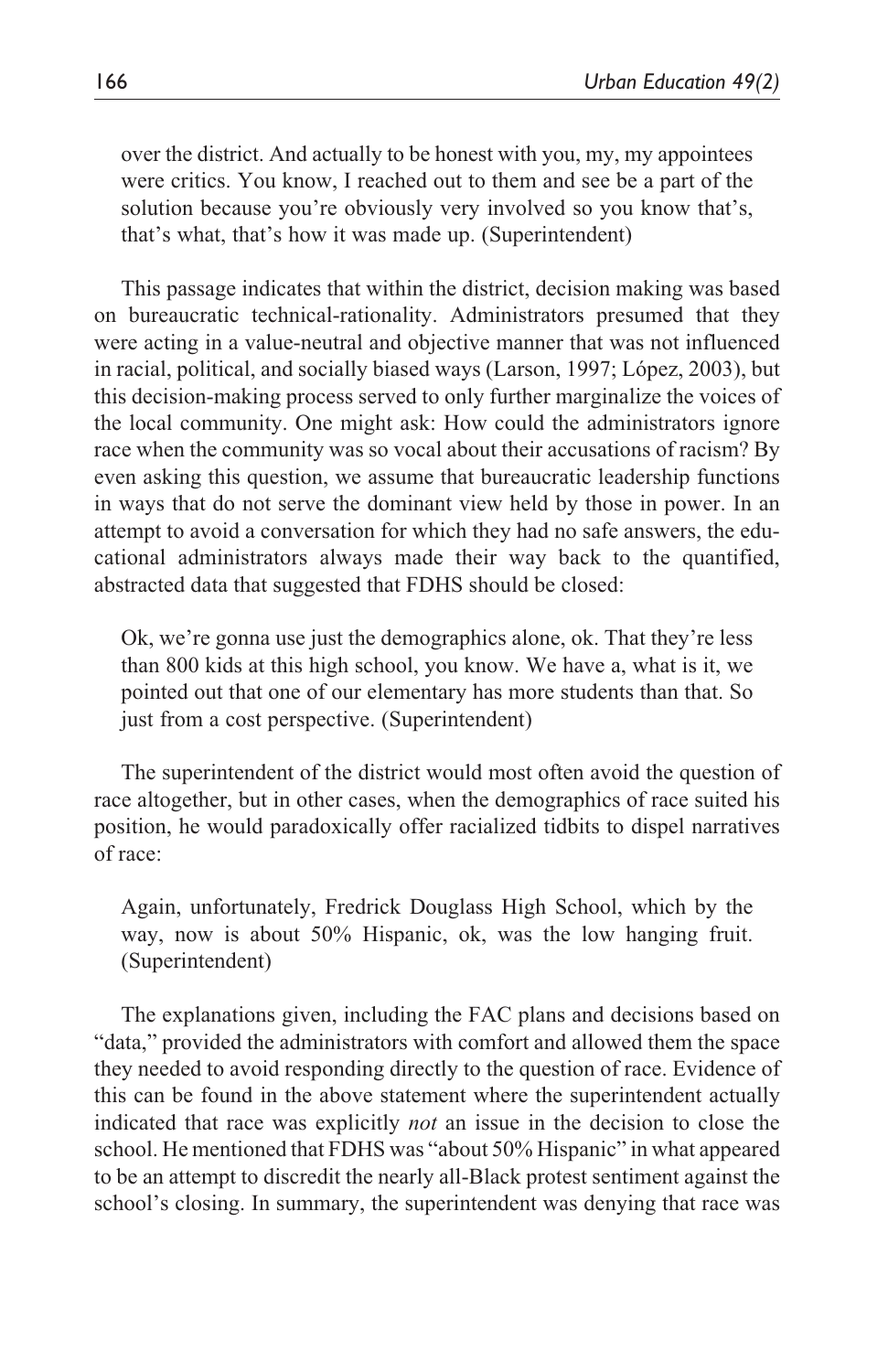a factor, while simultaneously referencing race to rationalize his point of view. This type of rationalization reflects Weber's (1992) assessment of technical-rational bureaucracies and the necessity for them protect their own interests. When pressed about accusations of systematic and communitywide marginalization of the city's East Side, the superintendent again referenced the bureaucratic method of an unmade "decision" and the variety of plans being considered:

Politically, you know the board just didn't want to do it based on that meeting and so you know they made a decision not to close any of the high schools. By the way, there was never really a decision. Remember that was one of three plans. (Superintendent)

Whereas the superintendent relied on quantifiable data to support the closure of FDHS, the principal of FDHS claimed ignorance. The principal was exposed to racialized discourses in newspapers, public and private school meetings, the school office, and individual conversations with parents. Yet he maintained he did not know why the committee had suggested closing the high school and was unaware of any racialized discourse surrounding the proposed closure. Instead, he found safety in the technical administrative response. He reiterated the steps used to include the community in the decisionmaking process:

Well, to be honest, for this being the start of my second year I truly don't know the reasons or rationale for why the closure proposal even came on the table. What I understood was, is that it wasn't the district who was proposing the closure, it was a community committee. It was a committee that was put together to go out and do a study and then, and then introduce this, their results to the school board and to the district. And so that's, that's just me coming in and you know being the principal and then 2 weeks later you have a community meeting, 3 weeks later you have a community meeting. (Principal, FDHS)

In this interview response, the FDHS principal distanced himself from anything that would have compromised his administrative identity and bureaucratic comfort. From the perspective of CRT, this adoption of a raceneutral stance conflicts with the reality of race in decision making related to urban educational policy decisions. This denial adds legitimacy to a master narrative that seeks to minimize the existence of race while lending support to a racialized status quo.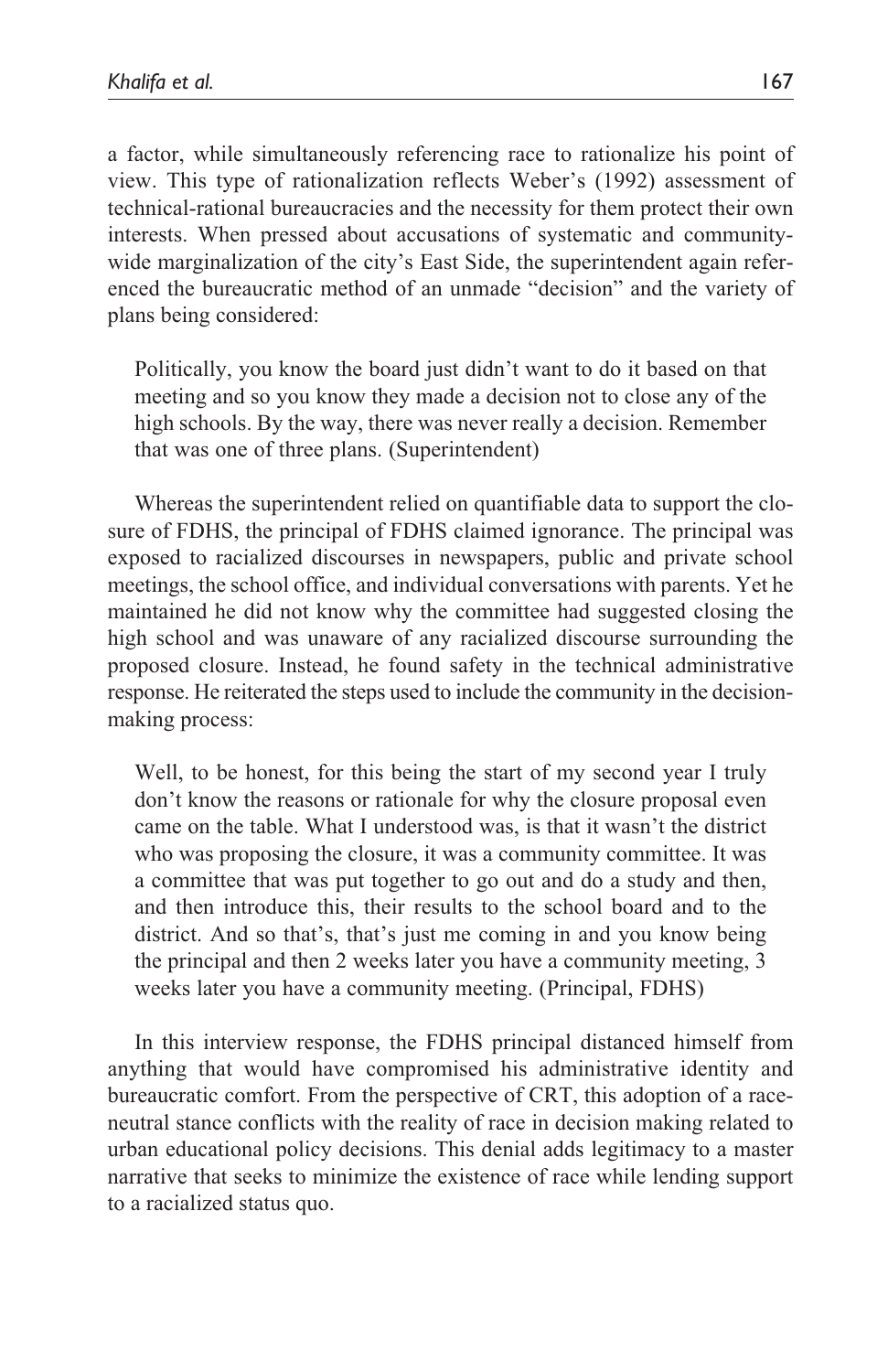In recognizing community voices, the administrative voice could have been rendered less powerful in the contentious dialogue between school and community. Historically however, these dialogues have always been controlled by administrators. This administrative neutrality—which avoided community claims of racism—marginalized the voices and concerns of local community members. Concerning the concept of "neutrality, democracy, objectivity, and equality," López (2003) states, "White Americans continue to believe in these ideals, because a racial reality is, perhaps, too difficult to digest" (p. 85). Yet postracial, technical-rational administrative behaviors were enacted in the move to close FDHS despite the fact that the superintendent was Latino and the principal was African American. This is another reminder that even minoritized school leaders can knowingly or unknowingly enact, reproduce, and reinforce systems of racial marginalization.

*Avoiding race*.

"This plan is racist!" (Parent quoted in the newspaper)

The findings of this study suggest that school administrators and district officials made a conscious effort to avoid speaking about race. To recognize community sentiments, in their minds, was to admit that the process was impartial. But since they could not say this, they merely did not respond to claims of racism. It was sometimes difficult to determine whether they actually believed in a meritocratic postracial ideal or whether they avoided the topic as a tactical move. When community voices suggested racism, school administrators refocused the conversation on measurable goals of the school or district; however, for the community it was only about race. When repeatedly asked about the role of racism in the proposal to close FDHS, the superintendent spoke of race in a way that decentered it as a cause for the proposed closing:

That's what I'm trying to do. And guess what, you're fighting me for it. So I'm telling the LULAC's guys, I am doing this for Hispanics. Ah but Miss So-and-So's a Latina and they're trying to . . . this is a white superintendent. I don't care about that. Look how the kids are performing. So, ya'll go and do your political thing. Ya'll fight the political battle. I'm gonna do what's best for kids. And so, that's why I don't want to really go over there and communicate that I am making certain decisions based on race. (Superintendent)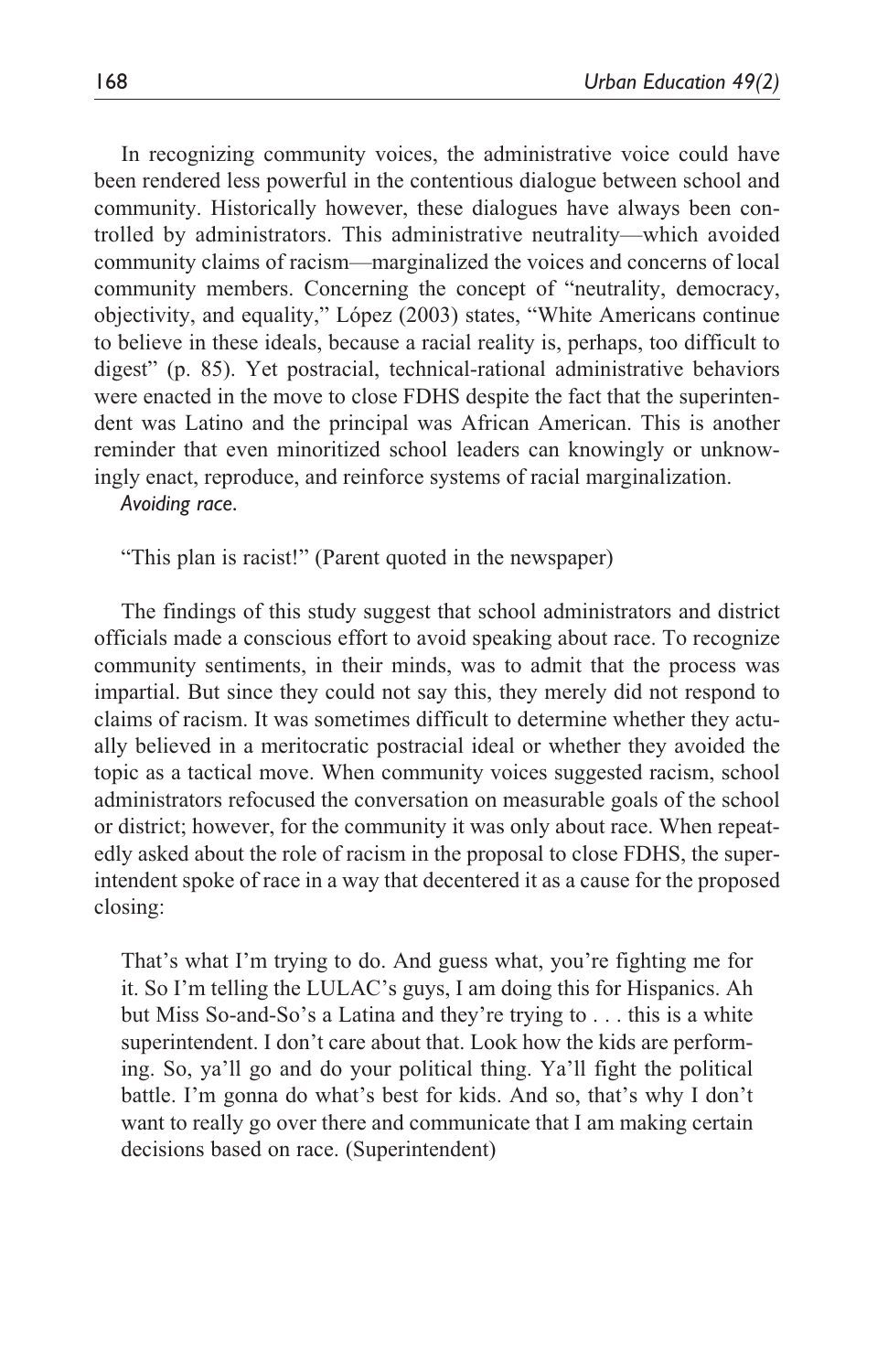All of the community-based participants suggested that the area around the school was somehow strongly connected to the administrative behaviors within the school. In fact, by evidencing "proof" such as menial employment opportunities, slow trash removal, underinvestment in the East Side infrastructure, toxic waste facilities, and a domicile used for transitioning ex-offenders, the community members challenged and restructured the technical-rational discourses offered by administrators. In their explanation of why FDHS was closed, *city officials* and *school administrators* were described with a single voice:

But, continually you see all the development monies being placed you know Northside, North East and maybe some with the manufacturing plant for the Southside and what not but continually you can just look at our infrastructure. Just drive over here and drive somewhere else and see what you see. And so we're tired of you know the continual you know neglect and racism, redlining, you know whatever you want to call over all the years. And so people are going to say, "You're going to take something from us again. You're going to try to take our school." (Parent advocate)

### *Community-Based Perceptions of "School"*

Unlike the school and district administrators, many of the Black community members seemed to understand and interpret the proposed closure of FDHS in light of all of the other perceived racist policies, that is, economic underdevelopment, marginalization of voice, and disregard for interests/views that they as a community had continuously endured.

It will kill us economically. Who would buy a home in a neighborhood or area where there's no school? Who would put a business where there are no homes? (A local religious leader on the East Side local newspaper)

This statement is indicative of the fact that parents and community members at FDHH did not limit their interpretation of administrative behaviors to schools or even to education. Rather they viewed the decisions that administrators made regarding school and education as having much broader implications than merely affecting an individual school. For them, the actions taken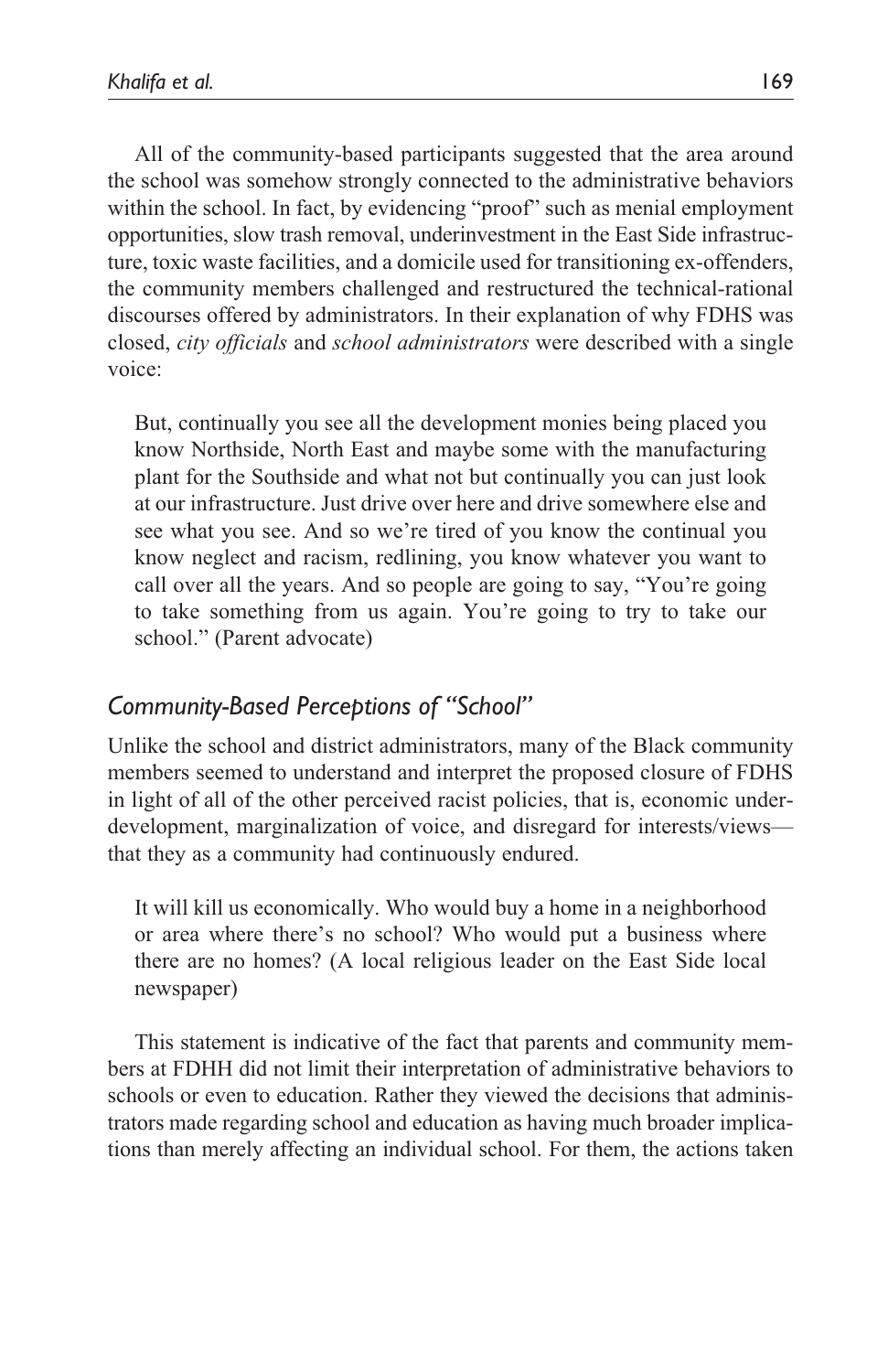by school administrators represented the latest representation of an entire historical regime of racial marginalization or, essentially, a continuation of what the "City" leaders have always done in their communities. During her interview, Betsy, the local parent advocate, commented, "We believe that if the schools are closed, then our neighborhoods will die." At some events, when parents and community members stood up to speak, it was hard to distinguish whether they were speaking about FDHS or the community in which it was located. Yet the district's administrators never addressed this confluence of school and community interests.

In his study of school–community conflict, Larson (1997) found that the "administrators' unwillingness to acknowledge the concerns of the African American community posed a dilemma for the Black community" (p. 334). Should they challenge the system in the face of stereotypically angry Black parents or should they be supportive of school personnel who would make decisions about their children? Parents in the FDHS East Side community chose protest. Thus, the parents, community members, politicians, school board members, and administrators all expressed a historically linked understanding of schooling, but the administrators persisted in their emphasis of school facts. Despite the fact that school administrators tried to focus the dialogue on school achievement, attendance, and finance, the community members routinely pointed to community-based factors much broader than the school:

Don't close any schools—you will be killing and closing our community. (A community member during a town hall meeting)

Again, the school community related the potential of school closings back to actions and sensibilities linked to the larger history of San Julio's Black community. CRT scholars (Crenshaw, Gotanda, Peller, & Thomas, 1995; Delgado & Stefancic, 2001) argue that these remarks from the community center elevate the voices of marginalized Black parents. So when one of the parent-leaders exclaimed: "You just want to shut down the East Side," it not only demonstrated parents' linkages between school and community but also their willingness to directly challenge the district's public discourse related to the potential closings. In effect, they forced the administrative discourse to engage a community discourse, and they were ultimately successful. This is an indication that community members disregarded the technical-rational reasons for closing the schools—in much the same way that administrators disregarded racialized explanations of the proposed school closure.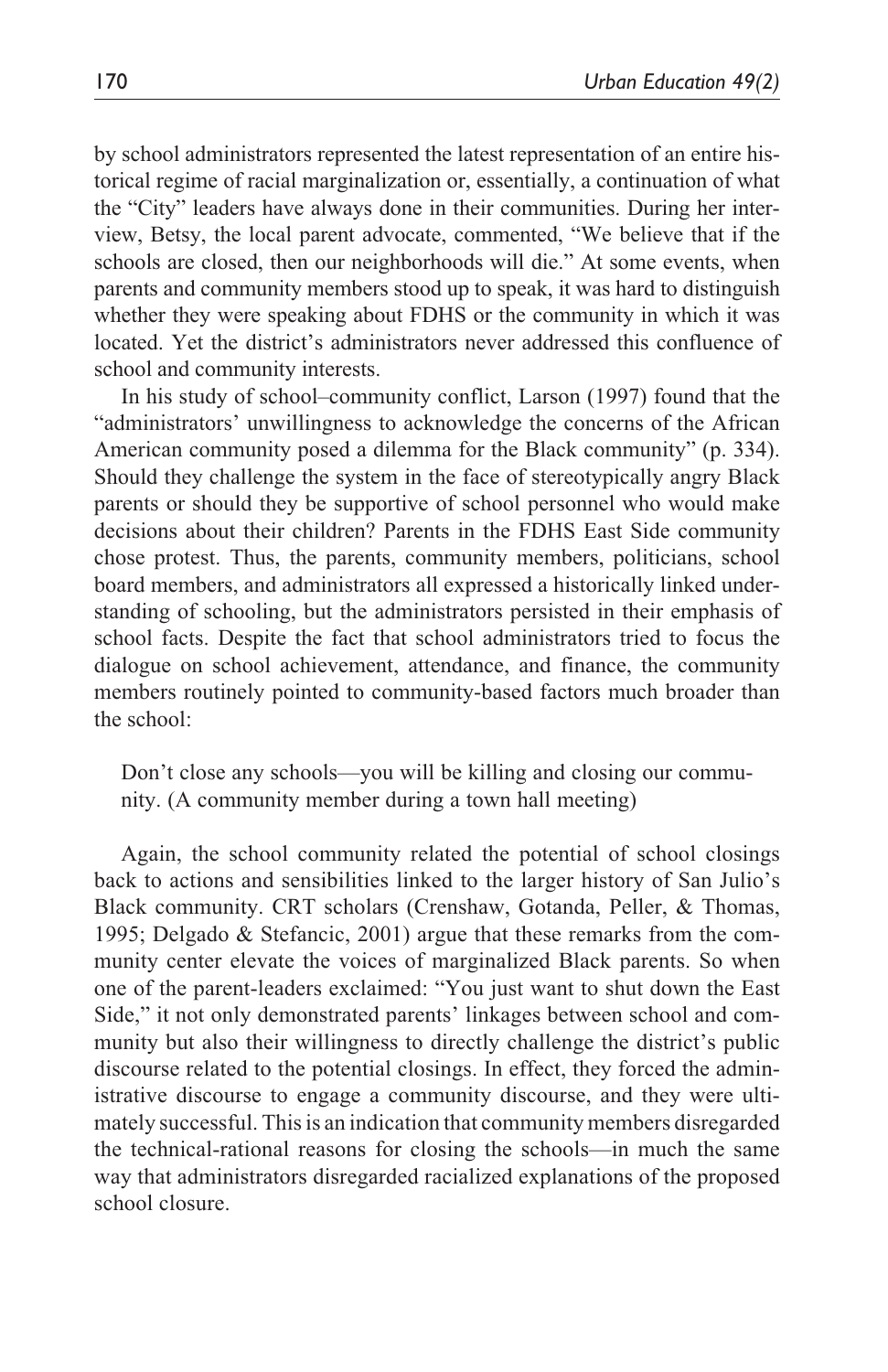## *School Administration in Broader Racialized Contexts*

These findings suggest that school administrators divorced their actions from considerations outside of their immediate school environments, yet our findings suggest that school administrative behaviors should actually should be enacted and performed while considering the sociohistorical contexts of their community members. After being challenged by a graduate student in his class to move on from discussions of race and talk about more "important stuff," López (2003) bemoaned the lack of discourse on the complexities of race in educational leadership programs. He writes:

The "important stuff" in educational leadership is not about creating schools that work for all children but rest in the more technical matters of school finance, organizational theory, leadership theory, and other staple topics. . . . Unfortunately, these beliefs are informed by the very structure of our leadership preparation programs. (p. 70)

Findings in this study suggest that community members interpreted behaviors in very racialized ways. Although the administrators claimed to rely on data-driven decisions, their decisions seemed to have completely underestimated or miscalculated the explosive racialized community responses that followed. The findings support Larson's view that school administrators often ignore community-based voices and instead reinforce oppressive or marginalizing practices that are present in both schools and society. They performed leadership in a way that was virtually inconsiderate of any of the political ramifications that might follow the closing of a community school, particularly in a racialized or politicized community. This would make sense, as scholarship suggests that school administrators exhibit *safe, official*, or *predictable* leadership behaviors in contexts or situations that are contentious or unfamiliar (Larson, 1997). It seems apparent that the administrators interviewed in SJISD were not trained to incorporate community-based perspectives into their leadership practices. Time and again, East Side residents mentioned the issue of race and its constant recurrence in their local history. This indicates that the community members had an expanded view of the role of school administrators that traversed both physical boundary (i.e., the school wall) and time (historical racist practices in the area). This belief is illustrated in the following two comments:

Well, there was a range of emotions, mostly anger but you know, like, you know how dare you rob us again. Here were are, the East side has been continually neglected. (Parent advocate)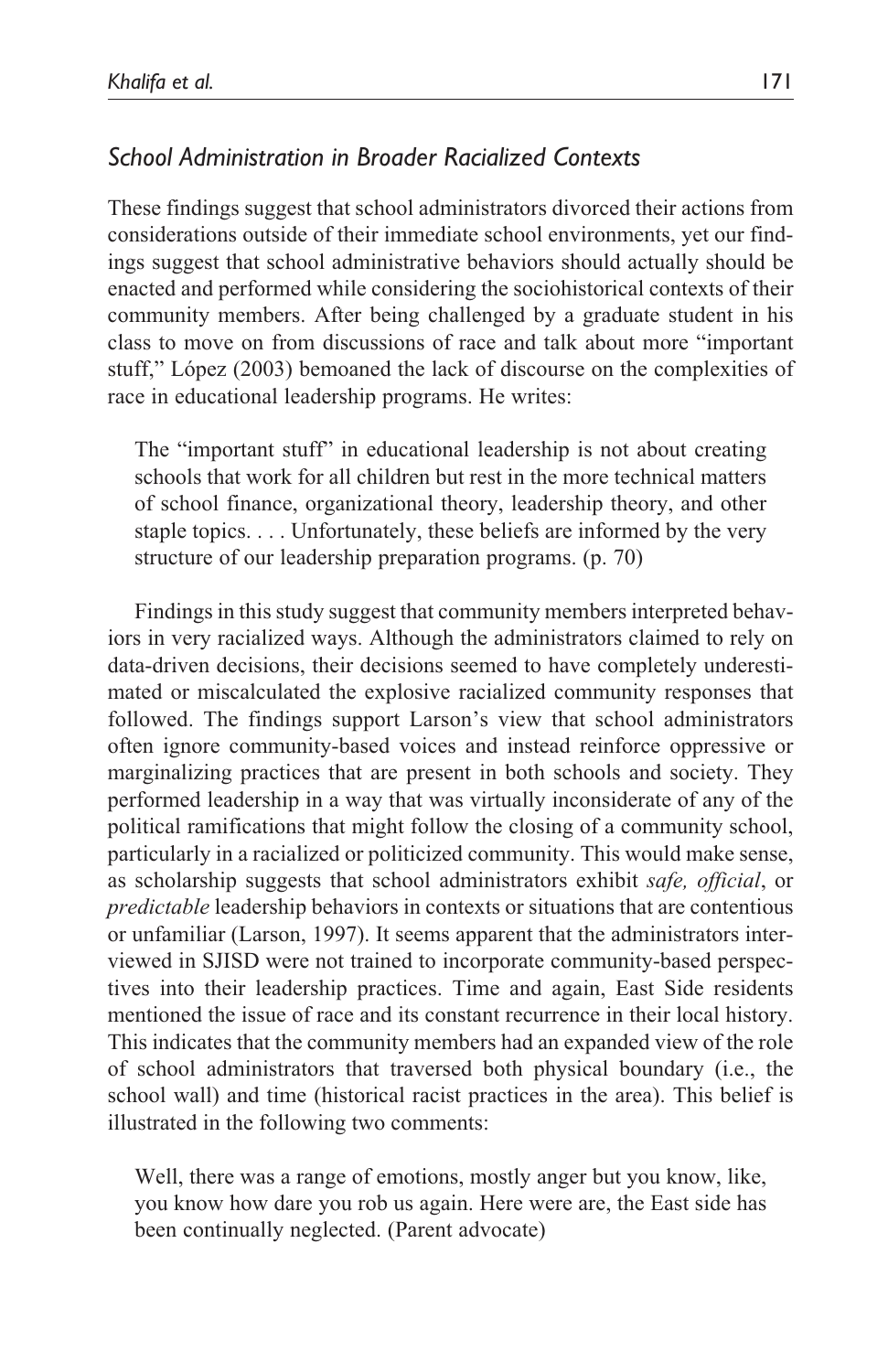But I think that, to me it looks like there's not been the right resources put in to FDHS. They've done things with the boundaries. They've done things that impact the enrollment at FDHS. So, some of this to me looks intentionally, so. (Parent advocate)

When community members complained of neglect, marginalization, and discrimination, they implied or stated that it was a result of the concentration of Black residents. Ironically, the FDHS principal avoided conversations around the most politically charged claim from community members—race.

#### *Summation of Findings*

An analysis of the interview data, print media, school records, and transcribed district-held meetings about closing FDHS led to three major findings. The first major finding suggests that urban Black parents defined school differently than the school officials; indeed for them, it was perceived more broadly than a mere building. For these parents and community members, both the reality of school and the ideal of what school represents are reflective of their entire neighborhood community. This reflection is not only geographical but also encompasses the historical lens of marginalization and racism. This social construction of school led them to consider a different set of factors when they assessed situations related to FDHS. Thus, when school officials threatened to close *their* school, they interpreted this as an affront to their entire community. They complained that closing the school would "kill us economically" and that it would "destroy the entire East Side." Despite the administrators' practice of narrowly viewing schools as isolated buildings to be efficiently managed, parents and community members claimed power by defining what "school" meant for their community. Ironically, as many urban principals complain about a dearth of parental involvement, the parents and community members in this case used their collective voices to become involved by reshaping a dialogue and advocating for something about which they felt strongly.

The second major finding illustrates the tendency of urban school administrators to hide behind technical-rational administrative reasoning, as described by Williams (1991). When the FAC was appointed to determine which schools would be closed, they based their decision on calculable prescribed indicators such as drop-out rate, standardized test scores, enrollment rate, and iniquitous cost of running a low-enrolment school. However, this approach ostensibly divorced consideration of the central role of race or any other social, political, or historical factors that might have been considered as part of the decision-making process. It is these community perceptions that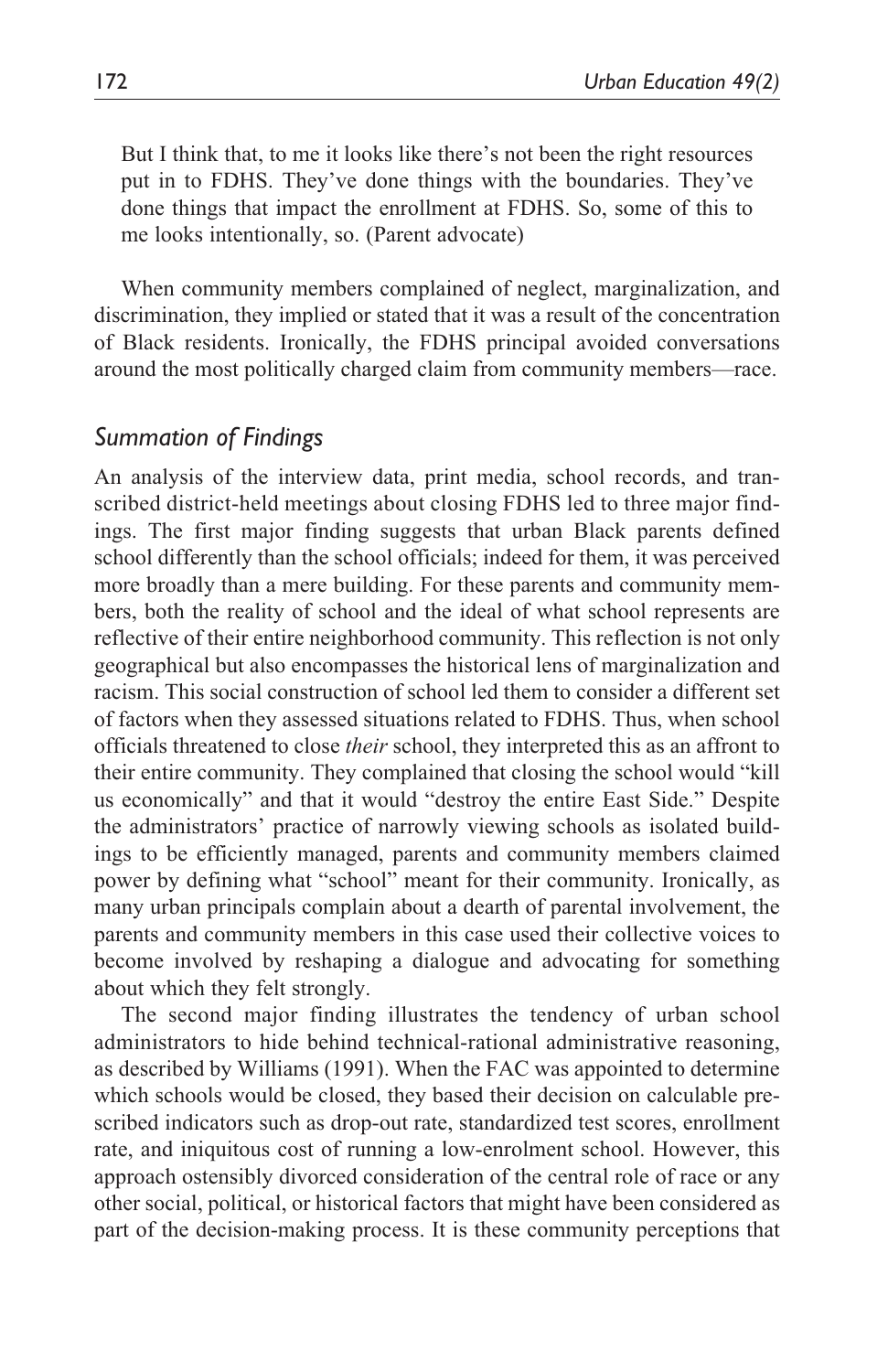shaped the ontologies of the community members who viewed race as central to the attempted closing of FBHS. For example, when directly told about the community members' accusations of racism, the school principal constantly deflected the questions saying that he could not "speak on that" or that his only job "was to improve scores and increase enrollment" or to simply "graduate kids." This administrative disposition was oblivious to the claims and sensibilities of FDHS community members. This avoidance of race and refusal to address the concerns of community members only seemed to further enrage community members and to spur their claims of racism. The principal could not understand that their accusations of racism were not directed at him per se but rather at the racialized context that they had always encountered in the context of life on the East Side. This is what drove the community and motivated them so intensely. In reality, for parents it was not at all about a school closure—it was about continued mistreatment and racism.

The race-conscious perceptions of the community members and their tendency to interpret administrative behaviors as racist was the third and, perhaps the most crucial, finding. This finding is especially important because it disallows administrators from merely focusing on technical-rational factors. Instead, it forces them to engage racialized community-based voices and to consider an array of historical and cultural issues. In our study, this is not something with which the administrators felt comfortable. By utilizing CRT as a conceptual lens and incorporating elements of a CRM, we placed the perceptions and stories of community members at the core of our analysis. We also found that community stakeholders will interpret school behaviors and in this case, administrative behaviors—on the basis of their own collective experiences. This third finding suggests that, although community members valued education, they viewed school administrators, especially district administrators, as "officials" and thus regarded them as marginalized communities have *always* viewed "officials." If attentive to their local contexts, local school administrators might begin to consider how their administrative actions might be interpreted—even resisted—by their stakeholder populations. At the same time, schools were also symbolic of cultural cohesiveness and hope. The finding here indicates that administrative behaviors are viewed through racialized lenses and suggests that urban school administrators must consider the communities and local socialized realities in which they sit.

### **Conclusions**

FDHS is representative of the enduring conflict between school and marginalized communities in so many ways. School administrators and the community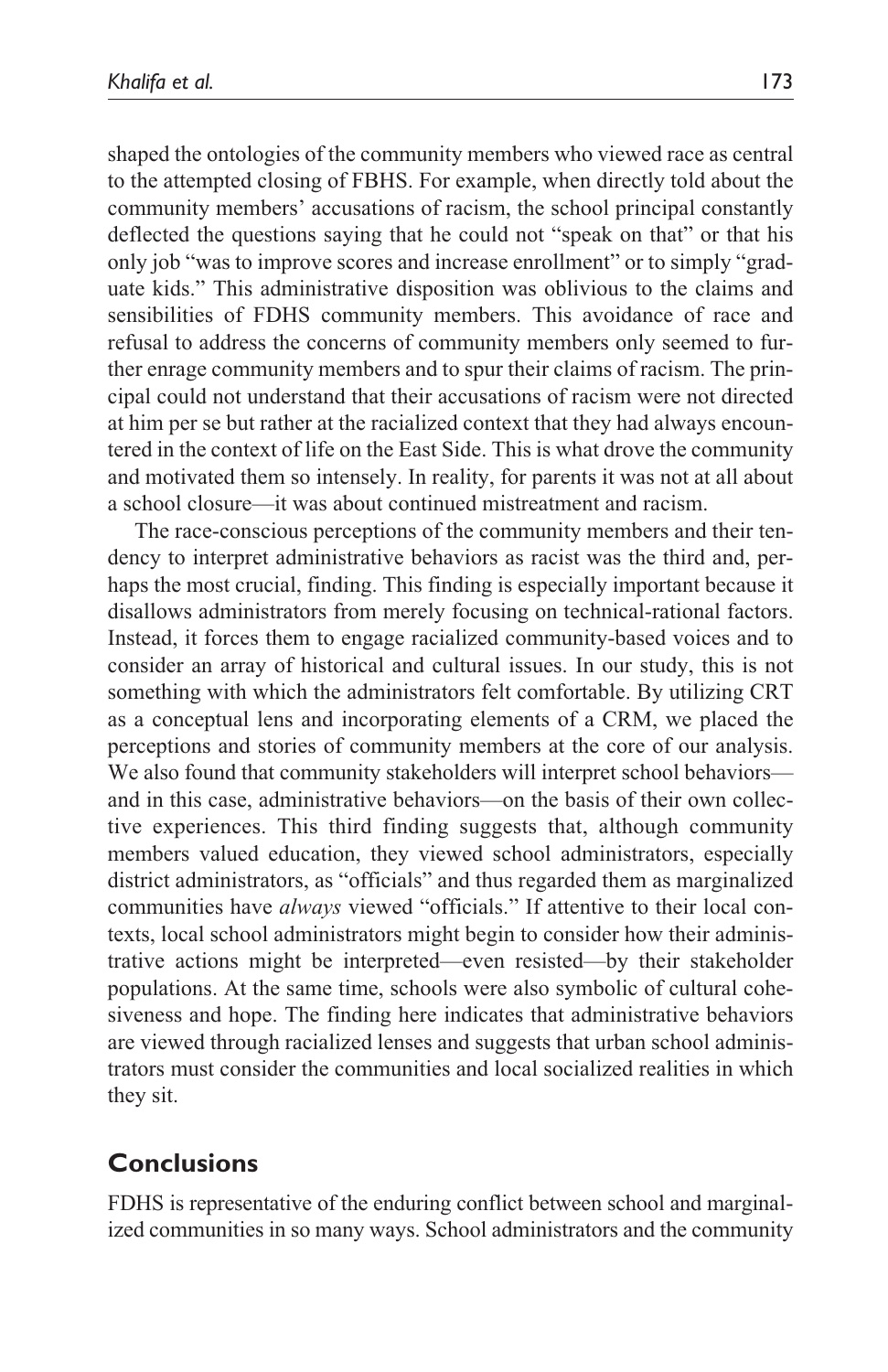members they serve often perceive the world and events very differently. This study demonstrated these conflicting perspectives and places an onus of engagement on school administrators since they have traditionally had more power in defining and controlling dialogue in school–community relationship. For example, the administrators mocked the East Side community members by saying, "and at the last parent–teacher's conference, no one showed up!" This could be understood as a suggestion that if the parents were truly committed to education and their children, they will come to our parent–teacher conferences. But this, again, indicates the administrators believe themselves to have sole ownership of what it means to be an involved parent. Any alternative ways of engaging schools—such as the culturally nuanced ways described by Siddle Walker (1993) in her research of historic Black communities—was not at all considered.

Ultimately, a critical question became, "Whose voice was important and whose voice would be privileged in the conflict between the community and the school district." To us, the question was not whether or not the community members' voices were closer to the truth but that they were not responded to or seriously considered in any meaningful public way. Entrapped in their own historical obliviousness and privilege, administrators could see no truth but their own and were dismissive of all other suggestions. When the community members expressed their claims at community forums, the administrators simply listened but did not respond to the claims. Perhaps the most disturbing aspect of their lack of response is that it was highly symptomatic of the institutionalized racism that plagues U.S. schools. The lack of response did not at all seem intentionally racist. Rather, because the communities concerns failed to fit into an abstracted, quantified, technical-rational framework, these responses were not incorporated into the decision-making process of the district officials. Instead, the district continued to press a narrative of dispassionate neutrality. Thus, without conscious racist intentions the institutional processes carried out by these administrators would have ignored the perspectives of FDHS's Black/Latino community if this community had not staged vigorous protest. By taking a radical stance that opposed the district's plan, the FDHS Black/Latino community's actions offered a critique of liberalism that challenged the allegedly race-neutral policies offered by the district. This leads us to wonder about all of the other communities of color, across the state and the country, that do not have the same mobilizing powers as found in San Julio.

This research calls urban educational administrators, as well as those by whom they are trained, to consider how poor, minoritized urban community members will interpret their administrative actions. Giving strong consideration to the voices of marginalized groups is important, not only because their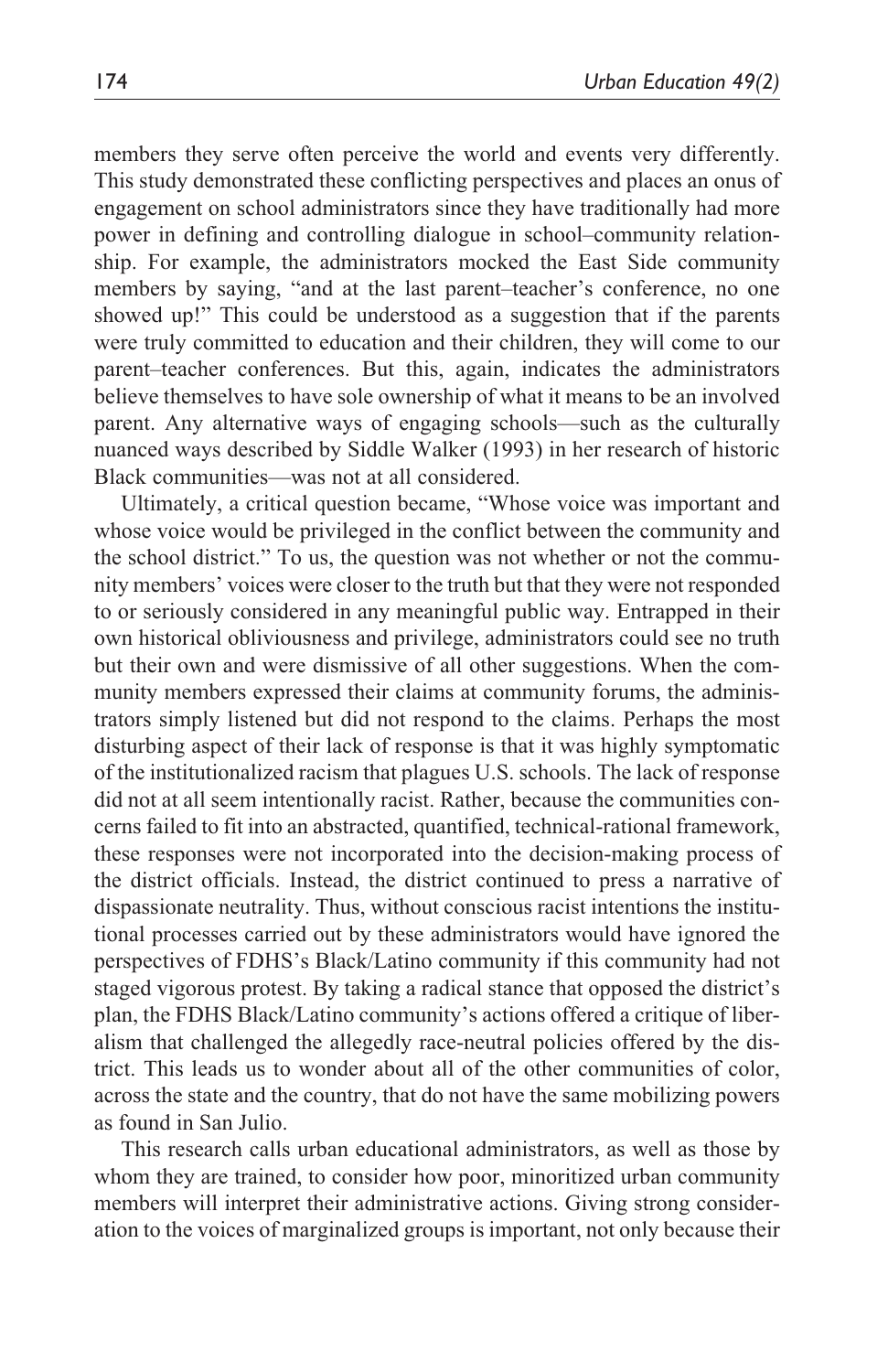voices may indeed be very powerful and subversive but also because as educators we *say* that we are committed to equity, equal representation, and social justice. This study indicates that as educators and politicians design and implement policy, they must be aware of the fact that the policies and processes of institutions like schools have emerged from White middle- and upper-class perspectives and, thus, should be scrutinized in ways in which they might embody institutionalized racism. Administrators, including racial minorities, must critique their own practice so that they do not inadvertently push for dominant discourses and practices that reinforce racism. They must likewise be aware of the histories, perceptions, and sensibilities—indeed, the voices—of the persons they serve. To ignore community voices is to marginalize and delegitimize them. Moreover, to only promote the administration's voice, particularly at a time of conflict or misunderstanding, is to ignore any legitimate gripes that the community has regarding racism or other injustices. This essentially reproduces and reifies systems of oppression that exist.

In some regard, it is unimportant if the community members of FDHS were correct in their perceptions and allegations of racism. What is important however—and what the meta-story of this research seems to indicate—might be realized in the following two questions: How can school leaders actually lead while considering and responding to stakeholder voices? And how can school leaders learn to be not only racially and culturally sensitive but also historically sensitive to the very real lived histories that community members layer on their perceptions of administrative behaviors (whether they feel these histories are accurate or not)?

#### *Implications for Urban School Leadership Preparation*

This research has deep implications for how school administrators must approach contentious issues in urban, poor, marginalized communities. Regarding wealthier districts, Lareau's (2001) work illustrates that wealthier families and communities have a level of cultural and social capital that facilitates community interest in school decision making. But these salient mechanisms only partially exist in working-class communities. Other scholars show that the problem may also lie in how communities view schools and their places therein (Arriaza, 2004; Siddle Walker, 1993). Moreover, assumptions cannot be made about collaborations across minority communities. In predominantly Black communities, Latino, Arab, Hmong, and other minorities may still feel marginalized despite the district administration's own (predominant) status as a racial minority. This is true because as Solorzano and Yosso (2002) have pointed out, racial and cultural minorities often hold and sustain "majoritarian" views of other racial minorities.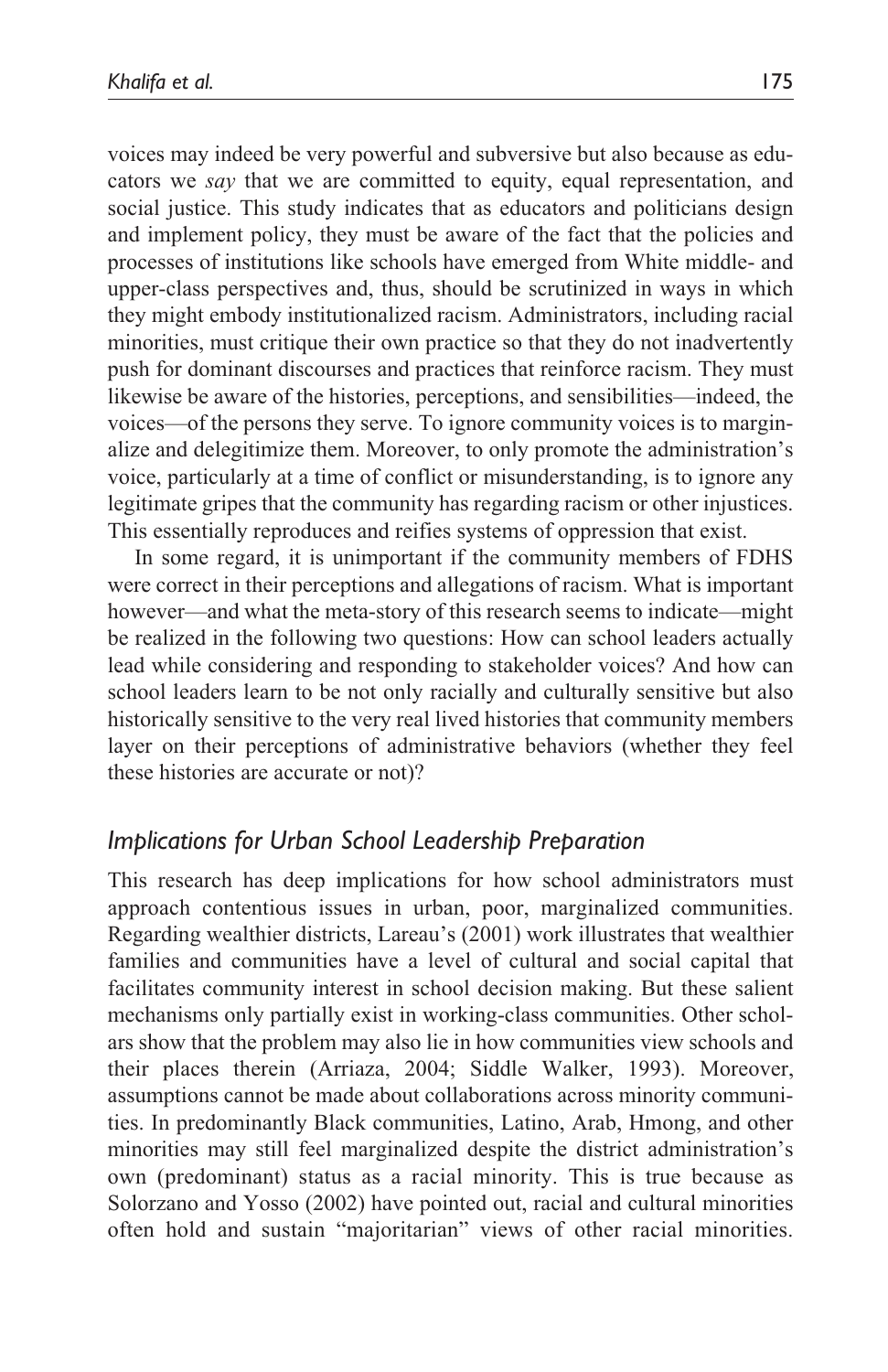Minority group members, in other words, may be perceived as (and can actually be) oppressive, dismissive, or racist when they occupy leadership positions. This has far-reaching implications for how professors in educational leadership training programs frame discussions about race, inclusion, equity, access, and social justice. Therefore, it is important to understand that "personalized" racism is only one type of racism and that its macro-level effects are often minimal in today's society. In this regard, we are forced to look at macro-level *systems* and *behaviors* associated with White supremacy and racism—as opposed to looking merely at individuals—despite the race of the individual perpetrating the offense. This type of understanding is reflective of the perspective offered by CRT and, therefore, represents a theoretical lens that offers potential urban educational leaders a powerful theoretical tool for understanding the racialized contexts of educational policy and practice. It is of paramount importance that urban leadership preparation programs prepare principals to deal with these racialized contexts.

We know from Larson's research that obstinately emphasizing only an administrative view will not work to address the concerns of diverse communities. But Larson (1997) also demonstrated that when confronted with perplexing or incomprehensible circumstances, principals tend to seek the safety of seemingly neutral, technical-rational administrative behaviors. We now know that this neutrality is often detrimental to their leadership practice. In leadership preparation programs there must be specific consideration of both the historical and current racialized contexts of local school communities and the dwindling resources in public education. Therefore, principals must be trained to communicate in a way that recognizes and respects all stakeholder interests. As Yosso (2006) notes, "Anzaldua urges the generation of theories based upon those whose knowledge is traditionally excluded from and silenced by academic research" (p. 181). We would add that school administrators likewise need to attend to the knowledge and voices of communities of color who have traditionally been excluded from administrative decision making. This is not easy to do, but when stakeholder concerns are at the center of the dialogue, then more trust and a greater rapport can be accomplished. In conclusion, preparation programs must therefore train leaders to avoid neutralistic approaches that emphasize a belief that quantitative measures represent inherently objective and value-free methods for analyzing educational policy and practice. Alternatively, preparation programs should emphasize the need of educational leaders learning about the importance of embracing the histories and narratives of stakeholders in their school communities in ways that reflect the continued influence of race on urban educational policy.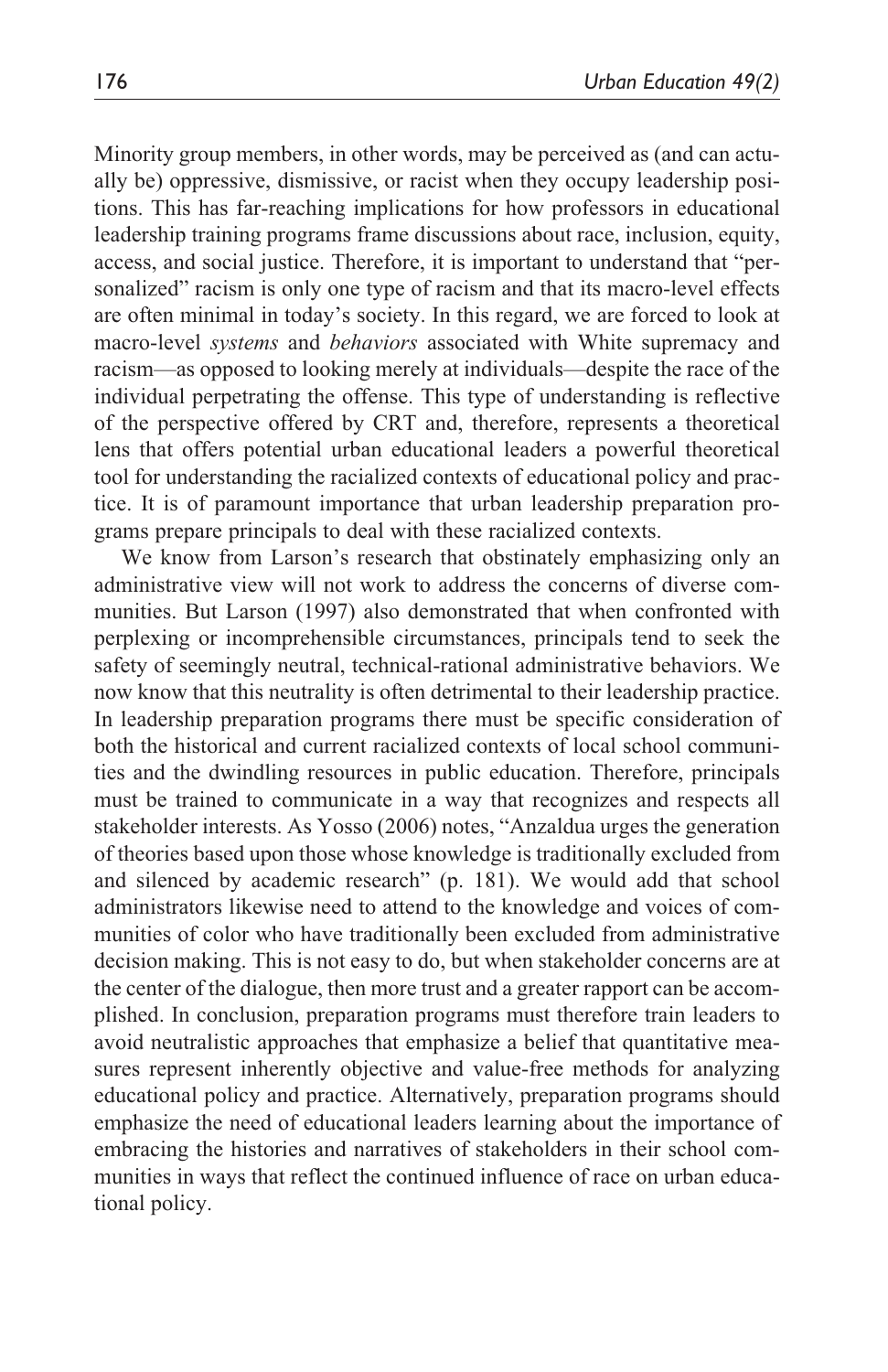#### **Declaration of Conflicting Interests**

The authors declared no potential conflicts of interest with respect to the research, authorship, and/or publication of this article.

#### **Funding**

The authors received no financial support for the research, authorship, and/or publication of this article.

#### **References**

- Arriaza, G. (2004). Making changes that stay made: School reform and community involvement. *The High School Journal*, *87*(4), 10-24.
- Bell, D. A. (1998). *Afrolantica legacies*. Chicago, IL: Thirdworld Press.
- Blair, M. (2008). "Whiteness" as institutionalized racism as conspiracy: Understanding the paradigm. *Educational Review*, *60*, 249-251.
- Crenshaw, K., Gotanda, N., Peller, G., & Thomas, K. (Eds.). (1995). *Critical race theory: Key writings that formed the movement*. New York, NY: New Press.
- Creswell, J. W. (2003). *Research design: Qualitative, quantitative, and mixed methods approaches* (2nd ed.). Thousand Oaks, CA: SAGE.
- Creswell, J. W. (2007). *Qualitative inquiry & research design. Choosing among five approaches*. Thousand Oaks, CA: SAGE.
- Delgado, R. (1989). Storytelling for oppositionists and others: A plea for narrative. *Michigan Law Review*, *87*, 2411-2441.
- Delgado, R. (Ed.). (1995). *Critical race theory: The cutting edge*. Philadelphia: Temple University Press.
- Delgado, R., & Stefancic, J. (2001). *Critical race theory: An introduction*. New York, NY: New York University Press.
- Diamond, J., & Gomez, K. (2004). African American parents' educational orientations: The importance of social class and parents' perceptions of schools. *Education and Urban Society*, *36*, 383-427.
- Dixson, A. (2006). Introduction. In A. D. Dixson & C. K. Rousseau (Eds.), *Critical race theory in education: All god's children got a song* (pp. 1-8). New York, NY: Routledge.
- Foucault, M. (1980), *Power/knowledge: Selected interviews and other writings 1972-1977* (Colin Gordon, Ed.). London: Harvester.
- Hernandez, D. (1970). *Mexican American challenge to a sacred cow*. Los Angeles: University of California.
- Khalifa, M. A. (2011). Teacher expectations and principal behavior: Responding to teacher acquiescence. *Urban Review*, *43*, 1-26.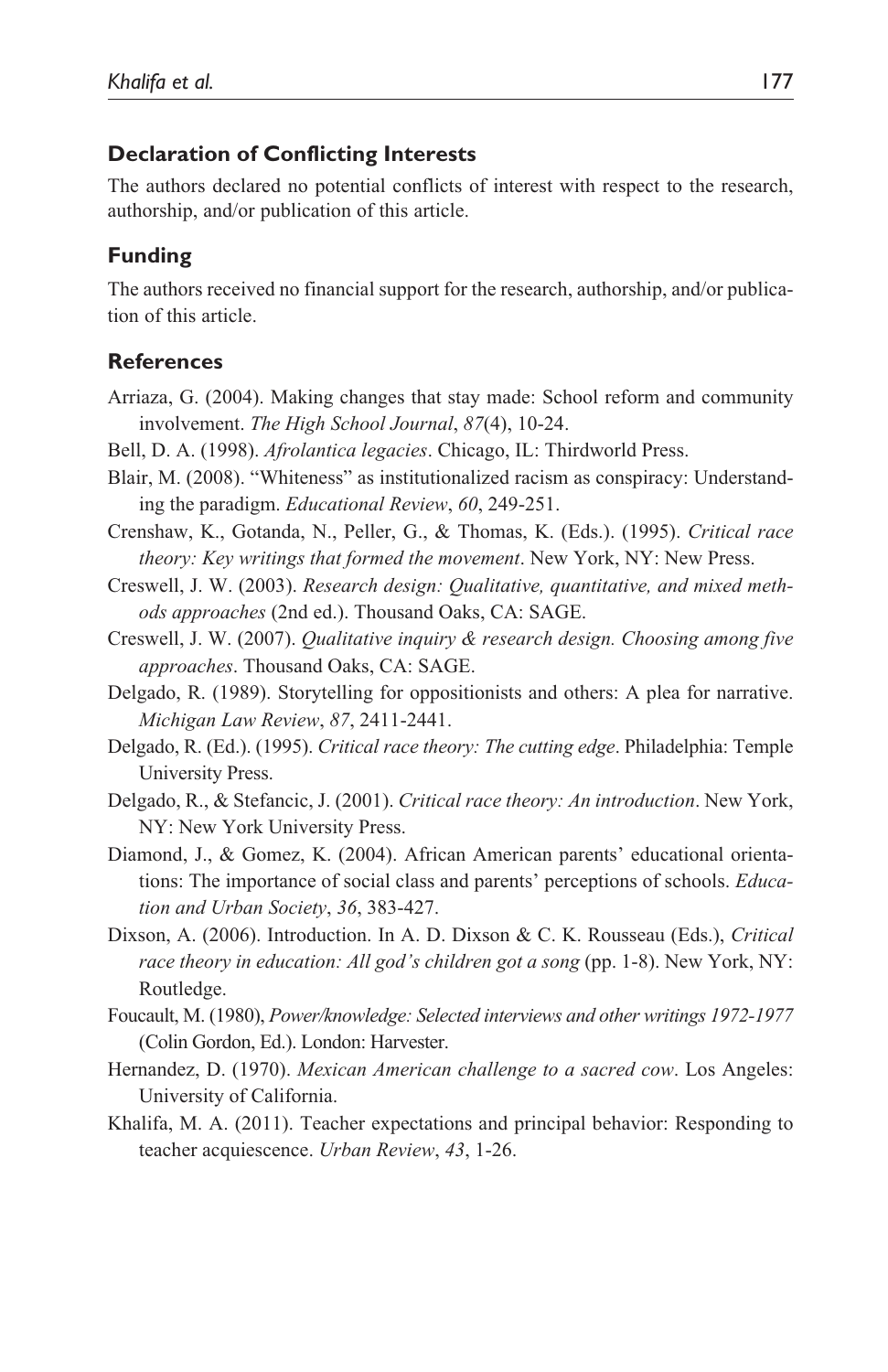- Ladson-Billings, G. (1998). Just what is critical race theory and what's it doing in a *nice* field like education? *International Journal of Qualitative Studies in Education*, *11*(1), 7-24.
- Ladson-Billings, G., & Tate, W. F. (1995). Toward a critical race theory of education. *Teachers College Record*, *97*, 47-68.
- Lam, Y. (1982). School closure: An answer to declining enrollment. *Educational Horizons*, *60*(3), 111-114.
- Lareau, A. (2000). *Home advantage. Social class and parental intervention in elementary education*. Lanham, MD: Rowman & Littlefield.
- Lareau, A. (2001). Linking Bourdieu's concept of capital to the broader field: The case of family-school relationships. In B. J. Biddle (Ed.), *Social class, poverty, and education: Policy and practice* (pp. 77-100). New York, NY: Routlege/ Falmer.
- Lareau, A., & Horvat, E. M. (1999). Moments of social inclusion and exclusion: Race, class, and cultural capital in family-school relationships. *Sociology of Education*, *72*, 37-53.
- Larson, C. (1997). Is the land of Oz an alien nation? A social political study of school community conflict. *Educational Administration Quarterly*, *33*, 312-350.
- Lipman, P. (1998). *Race, class and power in school restructuring*. New York: SUNY Press.
- López, G. (2003). The (racially neutral) politics of education: A critical race theory perspective. *Educational Administration Quarterly*, *39*, 68-94.
- Lynn, M., & Parker, L. (2006). Critical race studies in education: Examining a decade of research in U.S. schools. *Urban Review*, *38*, 257-334.
- Marx, S. (2008). Critical race theory. In L. M. Given (Ed.), *The sage encyclopedia of qualitative research methods* (Vol. 2, pp. 163-167). Thousand Oaks, CA: SAGE.
- McWhorter, J. (2000). *Losing the race: Self-sabotage in Black America*. New York, NY: Harper Perennial.
- Milner, R. H., IV. (2007). Race, culture, and researcher positionality: Working through dangers seen, unseen, and unforeseen. *Educational Research*, *36*, 388-400.
- Moustakas, C. (1994). *Phenomenological research methods*. Thousand Oaks, CA: SAGE.
- Moynihan, D. P. (1965). Employment, income, and the ordeal of the Negro family. *Daedalus*, *94*, 745-770.
- Patton, M. Q. (1990). *Qualitative evaluation and research method*s (2nd ed.). Newbury Park, CA: SAGE.
- Scheurich, J., & Young, M. (1997). Coloring epistemologies: Are our research epistemologies racially biased? *Educational Researcher*, *26*(4), 4-16.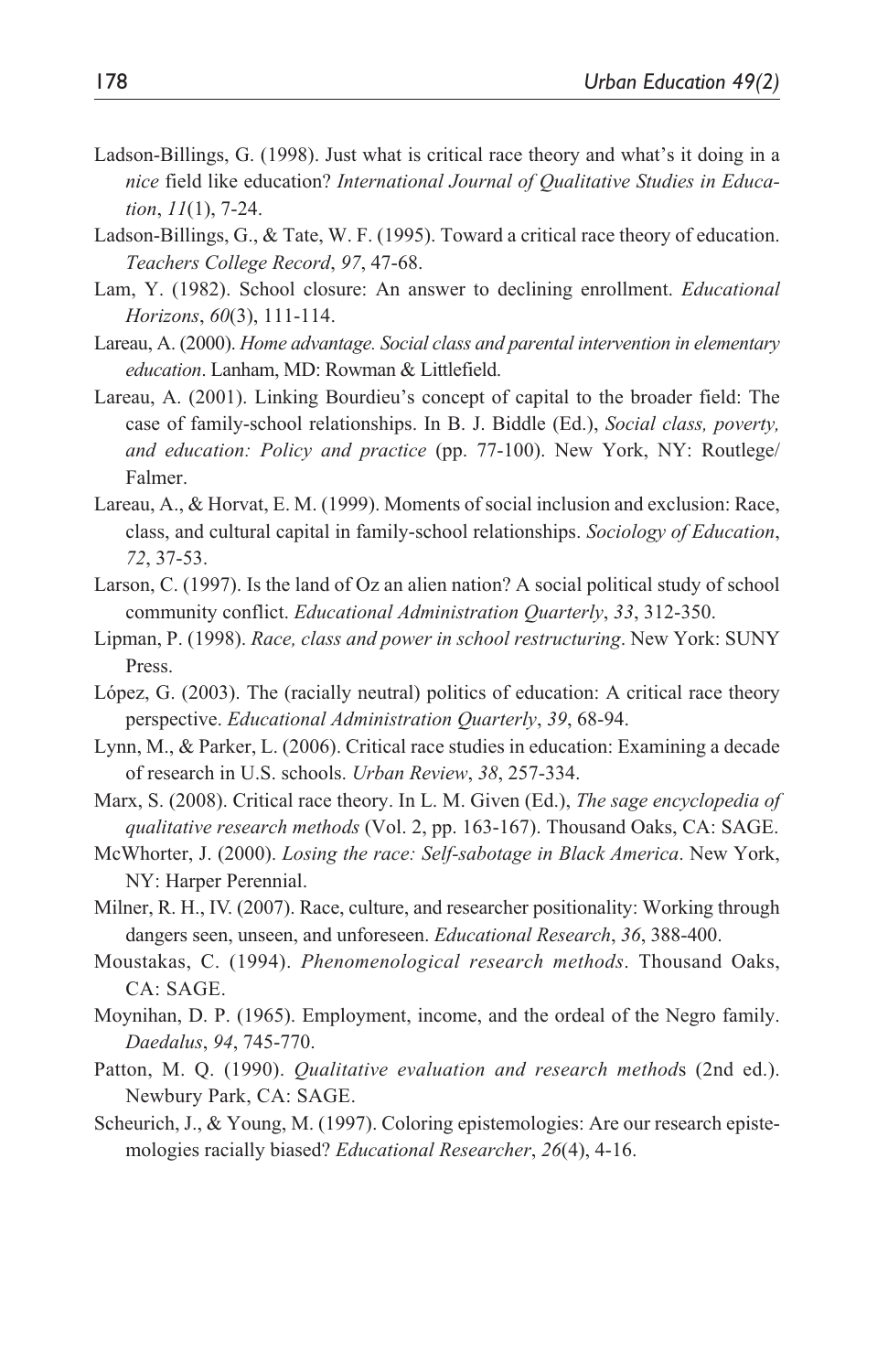- Siddle Walker, E. V. (1993). Caswell County Training School, 1933-1969: Relationships between community and school. *Harvard Educational Review*, *62*, 161-182.
- Solomon, R. P. (2002). School leaders and antiracism: Overcoming pedagogical and political obstacles. *Journal of School Leadership*, *12*, 174-197.
- Solorzano, D. (1997). Images and words that wound: Critical race theory, racial stereotyping, and teacher education. *Teacher Education Quarterly*, *24*, 5-19.
- Solorzano, D., & Yosso, T. (2002). Critical race methodology: Counter-storytelling as an analytical framework for educational research. *Qualitative Inquiry*, *8*, 23-44.

Sowell, T. (1981). *Ethnic America*. New York, NY: Basic Books.

- Spring, J. (2004). *Deculturalization and the struggle for equality* (4th ed.). New York, NY: McGraw-Hill.
- Sugrue, T. (1998). *The origins of urban crisis. Race and inequality in postwar Detroit*. Princeton, NJ: Princeton University Press.
- Tate, W. F. (1997). *Critical race theory and education: History, theory, and implications*. In M. W. Apple & D. Cooper (Eds.), *Review of research in higher education* (pp. 195-247). Washington, DC: American Educational Research Association.
- Taylor, E. (1998). A primer on critical race theory. *The Journal of Blacks in Higher Education*, *19*, 122-124.
- Taylor, E. (2009). The foundations of critical race theory in education: An introduction. In E. Taylor, D. Gilbom, & G. Ladson-Billings (Eds.), *Foundations of critical race theory in education* (pp. 1-13). New York, NY: Routledge.
- Thomas, C. (1980). *Girls and counter-school culture* (Melbourne Working Papers). Melbourne, Victoria, Australia: University of Melbourne.
- Valencia, R., & Black, M. (2002). Mexican Americans don't value education!—On the basis of myth, mythmaking and debunking. *Journal of Latinos and Education*, *1*, 81-103.
- Valenzuela, A. (1999). *Subtractive schooling: U.S.-Mexican youth and the politics of caring*. Albany: State University of New York.
- Watkins, D. (1986). The approaches to learning of Australian tertiary students: A replication. *Higher Education Research and Development*, *5*, 185-189.
- Webb, T., Briscoe, F., & Mussman, M. (2009). Preparing teachers to resist the neoliberal panopticon. *Educational Foundations*, *23*(3-4), 3-18.
- Weber, M. (1992). The Protestant ethic and *the spirit of capitalism* (Talcott Parsons, Trans.). New York, NY: Routledge.
- Williams, P. J. (1991). *On being the object of property (a gift of intelligent rage). The alchemy of race and rights*. Cambridge, MA: Harvard University Press.
- Yosso, T. (2006). Whose culture has capital? In A. Dixon & C. Rousseau (Eds.), *Critical race theory in education: All God's children got a song*. New York, NY: Routledge.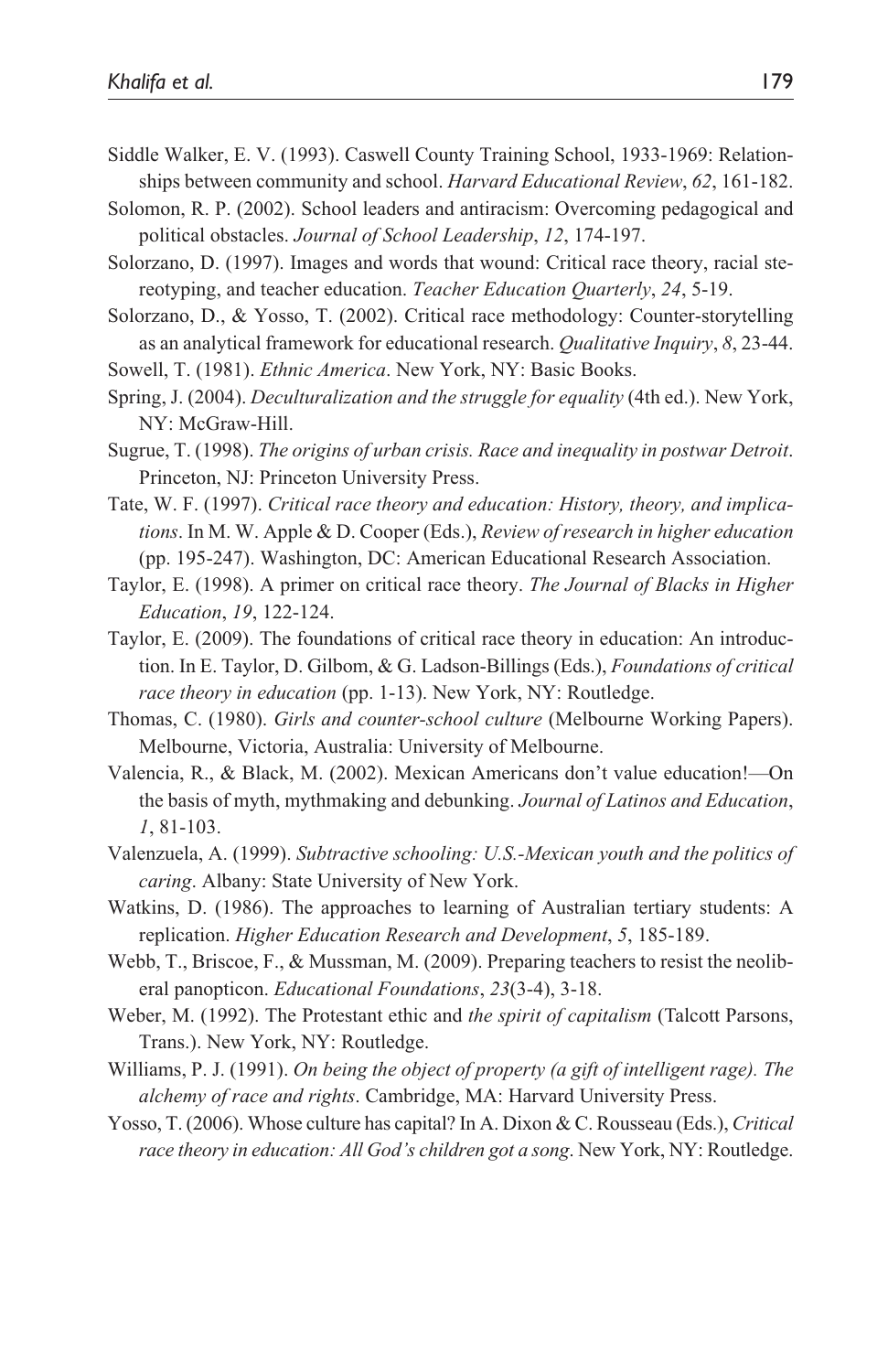#### **Author Biographies**

**Muhammad A. Khalifa,** is a assistant professor in the Department of Educational Administration at Michigan State University. Having worked as a public school teacher and administrator in Detroit, Dr. Khalifa's research looks at how urban school leaders enact culturally relevant leadership practices. Dr. Khalifa has recently published related works in the *Urban Review*, *Educational Administration Quarterly*, the *Journal of Negro Education*, and the *Journal of School Leadership*. He is coeditor of the forthcoming books, *Exploring Critical Ethnographies in Education* (SUNY Press)*,* and *Handbook on Urban School Leadership* (Rowan and Littlefield). Dr. Khalifa is engaged in school leadership reform in African countries, and has been helping US urban schools perform equity audits to address achievement gaps and discipline gaps in school.

**Michael E. Jennings** currently serves as an Associate Dean in the College of Education and Human Development (COEHD) at the University of Texas at San Antonio. In this capacity he oversees the Consortium for Social Transformation, a newly formed administrative unit that seeks to promote diversity and inter-disciplinary scholarship with an emphasis on education and human development. Dr. Jennings also serves as a tenured Associate Professor in the Department of Educational Leadership and Policy Studies where his research focuses on: (a) cultural and racial diversity; (b) critical race theory; and (c) narrative/ autoebiography. His graduate training was completed at the University of North Carolina at Chapel Hill where he received an MA in Political Science (focusing on Political Theory) and a PhD in the Social Foundations of Education.

**Felecia Briscoe**, Dr. Briscoe earned her doctorate in the social foundations of education from the University of Cincinnati. Her research focuses on issues of equity and social justice in regards to education. She is currently at the University of Texas in San Antonio*.* Three of her most recent articles are: School leaders' discursive constructions of low-income and minority family identities: A marketplace racism/classism in *Critical Inquiry in Language Studies;* Anarchist, neoliberal, & democratic decision-making: Deepening the joy in learning and teaching in *Educational Studies;*  and 'That racism thing:' A critical discourse analysis of a conflict over the proposed closure of a Black high school, Race, Ethnicity, & Education in *Race, Ethnicity, and Education.*

**Ashley M. Oleszewski** recently received her doctorate in Educational Leadership and Policy Studies at the University of Texas at San Antonio. Her research interests include the training, roles, responsibilities, career path, and socialization of assistant